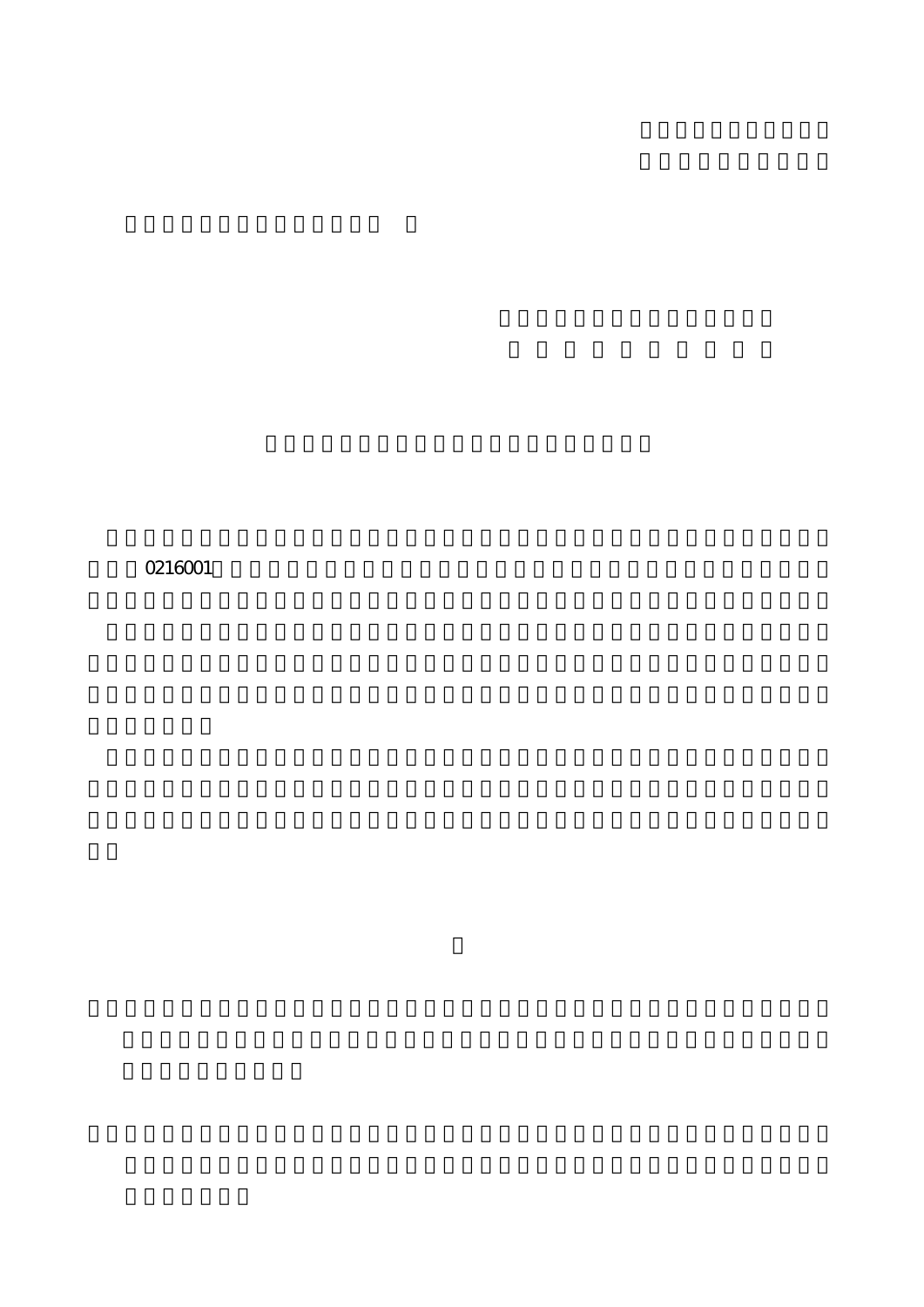体内固定用ケーブル審査ガイドライン

1. 適用範囲

本審査ガイドラインの適用範囲は、薬事法第 2 条第 5 項から第 7 項までの規定により厚生労働 大臣が指定する高度管理医療機器、管理医療機器及び一般医療機器(平成 16 年厚生労働省告示第 298 号)別表第1の以下の機器のうち、2.技術評価ガイドライン 2.1 に定義する構成品を組み合 わせて使用するものに適用する。

第 611 号 体内固定用ケーブル (JMDN コード: 70504000)

2. 技術評価ガイドライン

適用範囲に該当する医療機器については、別紙 1 に示す技術評価ガイドラインを参考として評 価すること。評価項目の一部を省略する場合や別の評価を用いる場合には、その妥当性を説明す ること。

本ガイドラインでは、評価に当たって用いる規格又は基準を限定するものではなく、本ガイド ラインで引用する規格等と同等又はそれ以上の規格等を用いて評価を行うことは差し支えないこ と。その場合、使用した規格等の妥当性を説明すること。

なお、適用範囲に該当する医療機器であっても既に承認を受けた医療機器と比較して構造・原 理、原材料、品目仕様、使用方法、製造方法のいずれかに新規性がある場合には、その新規性に ついて適切な評価を行い、品質、有効性及び安全性の評価に関し必要な資料を提出すること。

3. 基本要件への適合性

別紙 2 に示す基本要件適合性チェックリストに基づいて基本要件への適合性を説明すること。

4. Q&A

別紙 3 に本審査ガイドラインを適用した承認申請に関する Q&A を示す。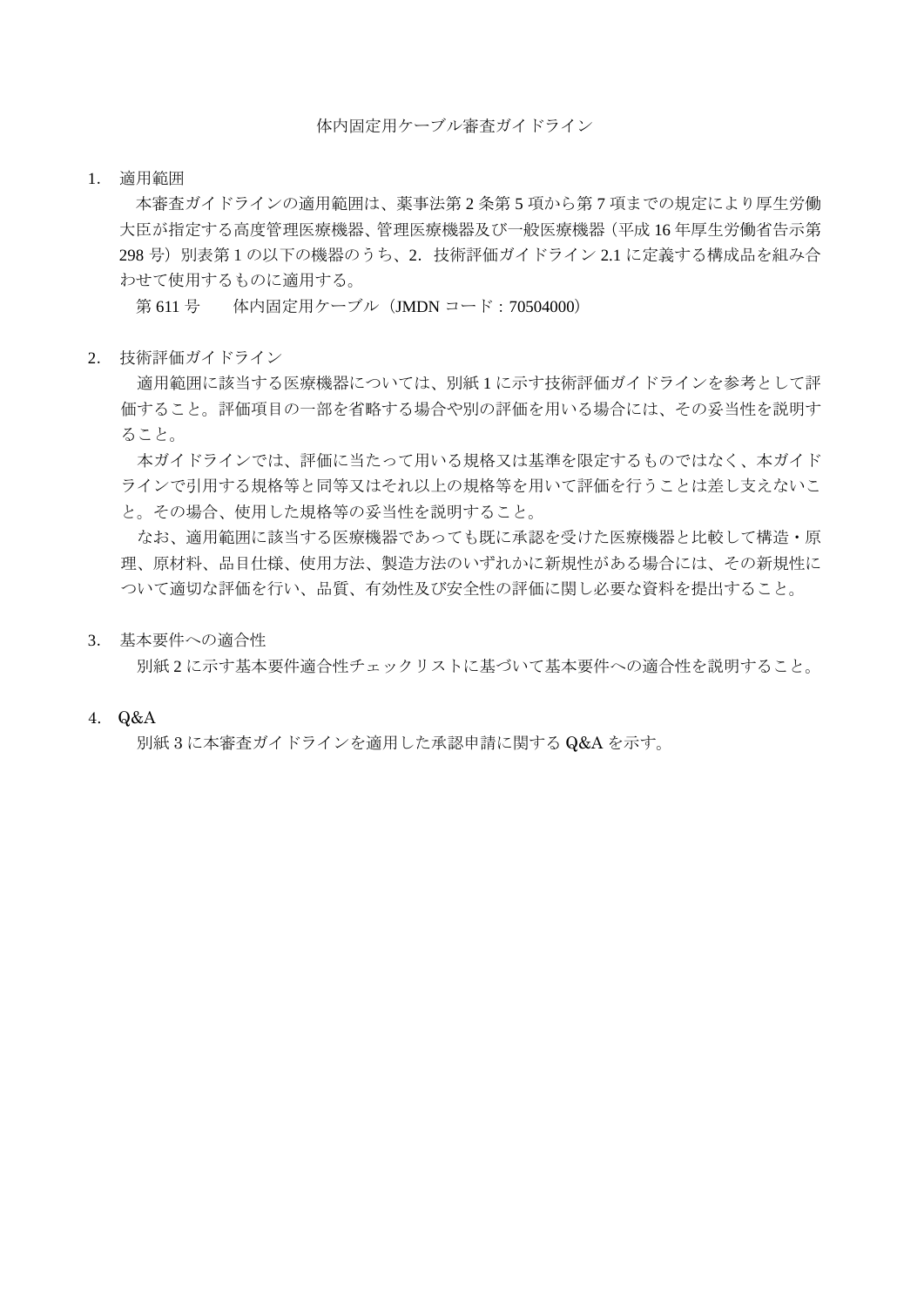別紙 1

## 体内固定用ケーブル 技術評価ガイドライン

### 1. 引用規格

本技術ガイドラインは、下記の規格又は基準(以下「規格等」という。)を引用する。

- 1.1 物理学的要求事項
- 1.1.1 **ISO 6892**, Metallic materials-Tensile testing at ambient temperature
- 1.1.2 **JIS Z 2241**,金属材料引張試験方法
- 1.1.3 **ASTM E 8**, Test Methods Tension of Metallic Materials
- 1.1.4 **ASTM E 8M**, Test Methods Tension of Metallic Materials
- 1.1.5 **ASTM F2180**, Standard Specification for Metallic Implantable Strands and Cables
- 1.2 生物学的安全性
- 1.2.1 平成 15 年 2 月 13 日付け医薬審発第 023001 号厚生労働省医薬局審査管理課長通知「医療用具 の製造(輸入)承認に必要な生物学的安全性試験の基本的考え方について」
- 1.2.2 **JIS T 0993-1**,医療機器の生物学的評価-第 1 部:評価及び試験
- 1.2.3 **ISO 10993-1~18**, Biological evaluation of medical devices- part 1-18
- 1.3 原材料
- 1.3.1 **ASTM F67**, Standard Specification for Unalloyed Titanium for Surgical Implant Applications (UNS R50250, UNS R50400, UNS R50550, UNS R50700)
- 1.3.2 **ASTM F90**, Standard Specification for Wrought Cobalt-20 Chtomium-15 Tungsten-10 Nickel Alloy for Surgical implant Applications (UNS R30605)
- 1.3.3 **ASTM F136** , Standard Specification for Wrought Titanium-6 Aluminum-4 Vanadium ELI (Extra Low Interstitial) Alloy for Surgical Implant Applications (UNS R56401)
- 1.3.4 **ASTM F138**, Standard Specification for Wrought 18 Chromium-14 Nickel-2.5 Molybdenum Stainless Steel Bar and Wire for Surgical Implants (UNS S31673)
- 1.3.5 **ASTM F139**, Standard Specification for Wrought 18 Chromium-14 Nickel-2.5 Molybdenum Stainless Sheet and Strip for Surgical Implants (UNS S31673)
- 1.3.6 **ASTM F620**, Standard Specification for Alpha Plus Beta Titanium Alloy Forgings for Surgical Implants
- 1.3.7 **ASTM F648**, Standard Specification for Ultra-High-Molecular-Weight Polyethylene Powder and Fabricated Form for Surgical Implants
- 1.3.8 **ASTM F799**, Standard Specification for Cobalt-28 Chromium-6 Molybdenum Alloy Forgings for Surgical Implants (UNS R31537, R31538, R31539)
- 1.3.9 **ASTM F1091**, Standard Specification for Wrought Cobalt-20 Chromium-15 tungsten-10 Nickel Alloy Surgical Fixation Wire (UNS R30605)
- 1.3.10 ASTM F1314, Standard Specification for Wrought Nitrogen Strengthened 22 Chromium 13 Nickel -5 Manganese - 2.5 Molybdenum Stainless Steel Alloy Bar and Wire for Surgical Implants (UNS S20910)
- 1.3.11 **ASTM F1472**, Standard Specification for Wrought Titanium-6 Aluminum-4 Vanadium Alloy for Surgical Implant Applications (UNS R56400)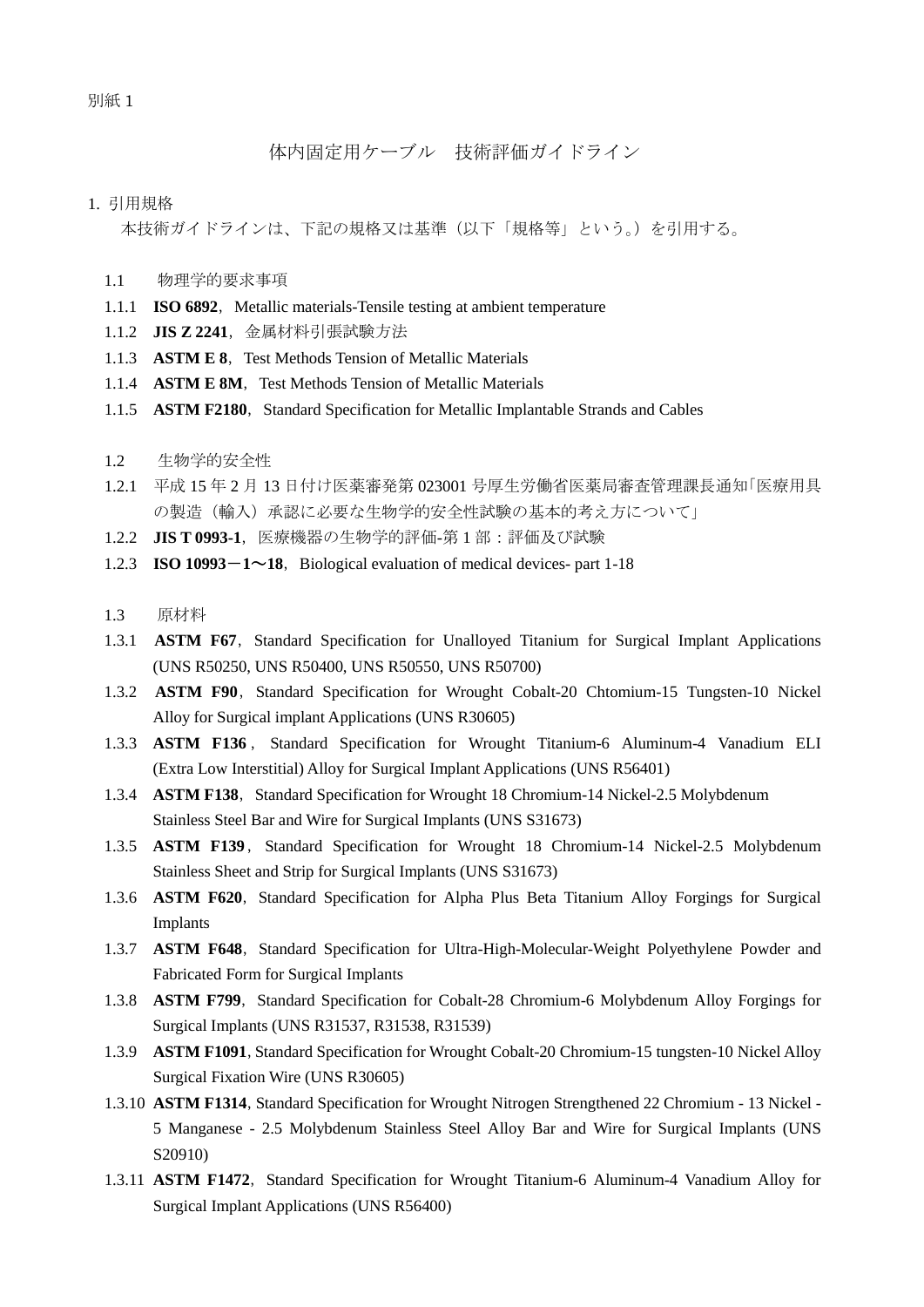- 1.3.12 **JIS G 4303**,ステンレス鋼棒
- 1.3.13 **JIS G 4305**,冷間圧延ステンレス鋼板及び鋼帯
- 1.3.14 **JIS H 4600**,チタン及びチタン合金の板及び条
- 1.3.15 **JIS H 4670**,チタン及びチタン合金の線
- 1.3.16 JIS T 7401-1, 外科インプラント用チタン材料-第1部:チタン
- 1.3.17 **JIS T 7401-2**, 外科インプラント用チタン材料-第 2 部:チタン 6-アルミニウム 4-バナジウム 合金展伸材
- 1.3.18 **JIS T 7403-1**,外科インプラント用鉄基合金-第1部:ステンレス鋼
- 1.4 滅菌
- 1.4.1 平成17年3月30日付け薬食監麻発第0330001号厚生労働省医薬食品局監視指導・麻薬対策課長 通知「薬事法及び採血及び供血あつせん業取締法の一部を改正する法律の施行に伴う医薬品、 医療機器等の製造管理及び品質管理(GMP/QMS)に係る省令及び告示の制定及び改廃につ いて」第4章第4滅菌バリデーション基準
- 1.4.2 平成 10 年 3 月 31 日付け医薬審発第 353 号厚生労働省医薬安全局審査管理課長通知「エチレ ンオキサイドガス滅菌における残留ガス濃度の限度値の取扱いについて」
- 1.4.3 **ISO 10993-7**, Biological evaluation of medical devices -- Part 7: Ethylene oxide sterilization residuals

#### 2. 定義

- 2.1 本技術ガイドラインで用いられる構成品の定義は、以下の通りである。
- 2.2 基本構成品
- 2.2.1 ケーブル 骨固定に用いる非吸収性ケーブル(撚り線構造又は編み線構造)をいう。原則として締結
- 2.3 附属品
- 2.3.1 締結器

ケーブルの締結を目的としたものをいう。

器を用いて締結するものである。

3. 使用目的、効能又は効果

骨の固定、骨と軟部組織の締結若しくは縫合又は骨とインプラントの固定に用いる。

4. 製品への要求事項

本技術ガイドラインの適用範囲の体内固定用ケーブルについては、以下の項目について評価する。 ただし、既にある科学的根拠等によって製品が評価できる場合は、該当する根拠資料を示すことで 試験の実施を省略できるものとする。

4.1 物理的、化学的特性

公的原材料規格又は承認前例のない原材料は、当該原材料の物理的、化学的特性について 評価する。また、物理的、化学的特性に影響を与える製造工程を含む場合には、その工程を 経た後の材料について評価する。

なお、既承認の体内固定用ケーブルへの使用が確認されている原材料を別表 1 に示す。別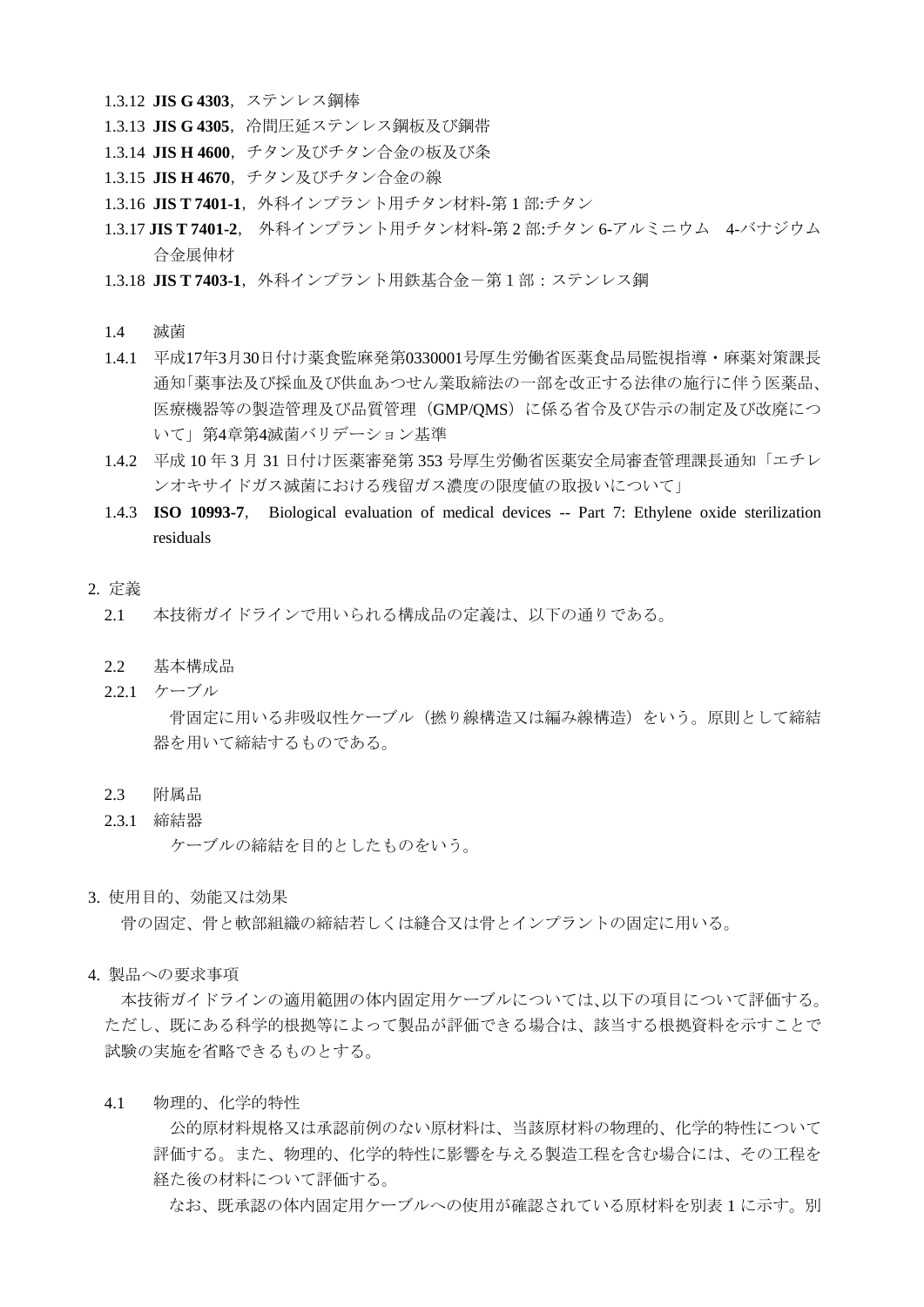表 1 に掲載されていない原材料であっても既承認前例及び同等性を示すことにより、別表 1 に示された原材料と同等の扱いとすることができる。

4.2 生物学的安全性

平成 15 年 2 月 13 日付け医薬審発第 0213001 号厚生労働省医薬局審査管理課長通知「医療 用具製造(輸入)承認申請に必要な生物学的安全性試験の基本的な考え方について」を参考 に、JIS T0993-1 又は ISO10993-1 に準拠して評価する。なお、既承認の体内固定用ケーブル への使用が確認されている原材料を別表1に示す。

4.3 機械的安全性

以下の項目について評価する。

 2.2.1 項の基本構成品「ケーブル」は、4.3.1 の項目に従い評価すること。ただし、既にある 科学的根拠によって製品が評価できる場合は、該当する根拠資料を示すことで試験の実施を 省略できるものとする。

2.3 項の付属品は、寸法及び材料により評価する。

各項目の評価は、科学的根拠に基づき設計検証用に設定した値を満たす、又は共通の適用 部位に使用する類似医療機器と同等以上の場合に適合とする。なお、評価項目については、 下記に限定されるものではない。

試験構成品、試験検体数、負荷荷重などの試験条件は科学的根拠に基づいて選定又は設定 する。また、その設定根拠の妥当性を説明する。

4.3.1 引張強度試験

申請品については、以下の規格に準じて引張強度試験を行う。申請品の引張強度は、科学 的根拠に基づきその測定値の妥当性について評価を行うこと。

<u>試験規格</u>:ISO6892、JIS Z 2241、ASTM E8、ASTM E8M

申請品の引張強度における機械的要件の基準は、ASTM F2180 を参照する。

4.3.2 補完試験

4.3.1 による試験に加えて、締結器等を使用した際に製品の特徴部分の機械的安全性を担保 する必要がある場合に試験を追加することができる。

5. 滅菌製品への要求事項

滅菌済で供給される場合は、以下の事項を満たすものとする。

5.1 無菌性

滅菌品は保証基準(SAL)  $10^{\circ}$ を担保する。

5.2 残留エチレンオキサイドガス

エチレンオキサイドガス滅菌における残留ガス濃度の限度値は、ISO 10993-7 に規定された 限界を超えないものとする。また、平成 10 年 3 月 31 日付け医薬審発第 353 号厚生労働省医 薬安全局審査管理課長通知「エチレンオキサイドガス滅菌における残留ガス濃度の限度値の 取扱いについて」も参考とするものとする。

- 5.3 包装
- 5.3.1 一次包装

一次包装は、使用前に容易に破損及びピンホールを生ずるおそれがなく、微生物の侵入を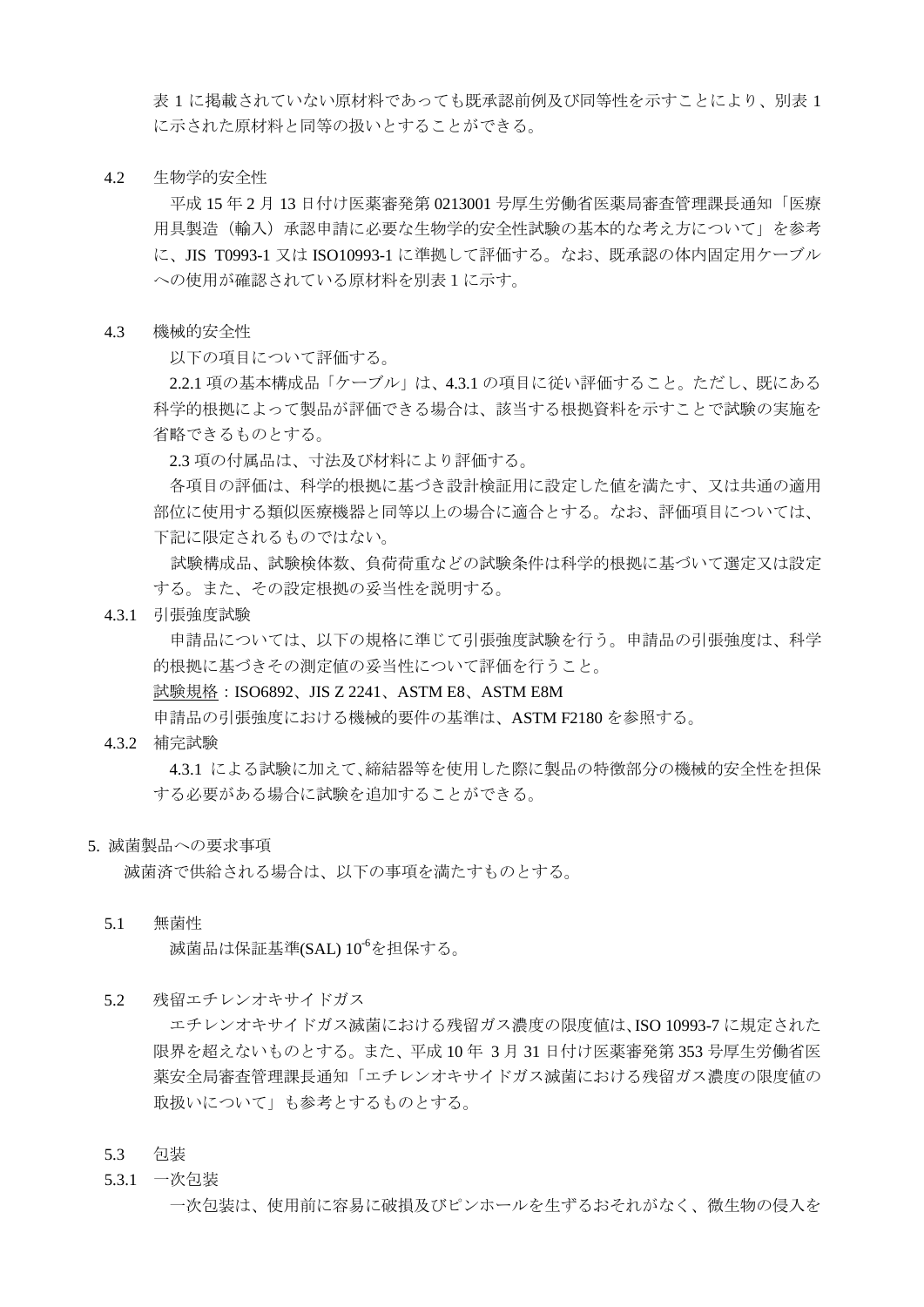防止することができ、通常の取扱い、輸送又は保管中に製品を適切に保護できるものとする。 5.3.2 二次包装

二次包装は、通常の取扱い、輸送又は保管中に製品及び一次包装を適切に保護できるも のとする。

- 6. 提供情報の要求事項
	- 6.1 表示

平成 17 年 3 月 31 日付け薬食監麻発第 0331008 号厚生労働省医薬食品局監視指導・麻薬対 策課長通知「改正薬事法における医薬品等の表示の取り扱いについて」及び平成 20 年 3 月 28 日付け医政経発第 0328003 号厚生労働省医政局経済課長通知「医療機器等へのバーコード 表示の実施について」に基づいて表示する。

6.2 添付文書

平成 17 年 3 月 10 日付け薬食発第 0310003 号「医療機器の添付文書の記載要領について」、 平成 17 年 3 月 10 日付け薬食安発第 0310001 号厚生労働省厚生労働省医薬食品局安全対策課 長通知「医療機器の添付文書の記載要領について」及び平成 17 年 3 月 10 日付け薬食安発第 0310004 号厚生労働省厚生労働省医薬食品局安全対策課長通知「医療機器の添付文書の使用 上の注意記載要領について」に基づき作成した添付文書を製品に添付する。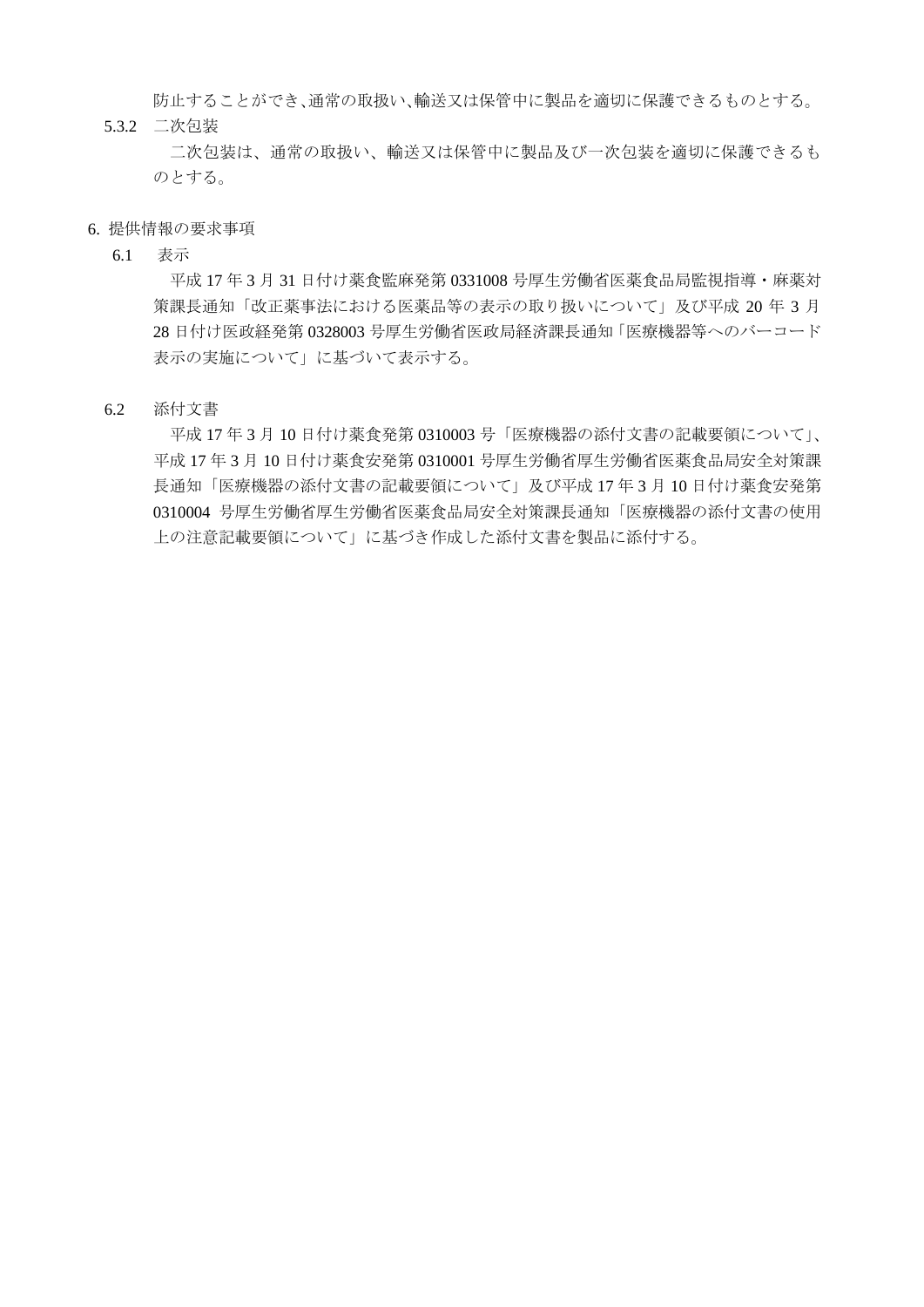附属書(参考) 参考規格

(非能動外科用埋め込み機器の規格等)

- **ISO 14630**, Non-active surgical implants -General requirements
- **ISO 14602**, Non-active surgical implants -Implants for Osteosynthesis-Particular requirements

(物理学的要求事項の試験方法の規格等)

・ 平成 20 年 10 月 8 日付け薬食機発第 1008001 号厚生労働省医薬食品局審査管理課医療機器審 査管理室長通知「整形インプラント製品の承認申請に際し添付すべき臨床試験の試験成績に 関する資料の取扱いについて」

(滅菌)

- **ISO 11135**, Medical devices Validation and rout control of ethylene oxide sterilization
- **ISO 11137**, Sterilization of health care products Radiation
- **ISO 10993-7**, Biological evaluation of medical devices -- Part 7: Ethylene oxide sterilization residuals
- **ISO 14160**, Sterilization of single-use medical devices incorporating materials of animal origin --Validation and routine control of sterilization by liquid chemical sterilants
- **ISO 11607**, Packaging for terminally sterilized medical devices
- **AAMI/FDS-1 TIR 27**, Sterilization of health care products -Radiation sterilization- Substantiation of 25 kGy as a sterilization dose - Method VD max
- **AAMI TIR 33**, Sterilization of health care products Radiation Substantiation of a selected sterilization dose – Method VD max
- ・ 平成 9 年 3 月 31 日付け薬機発第 60 号厚生労働省医療機器開発課長通知「医療用具の放射線 滅菌の滅菌線量設定の根拠に関する基準について」
- ・ 平成 19 年 6 月 12 日付け薬食機発第 0612005 号厚生労働省医薬食品局審査管理課医療機器審 査管理室長通知「医療機器の放射線滅菌の滅菌線量設定の根拠に関する基準について」
- ・ 平成 19 年 6 月 12 日付け薬食監麻発第 0612008 号厚生労働省医薬食品局監視指導・麻薬対策 課長通知「医療機器の放射線滅菌バリデーションガイドラインの取扱いについて」

(品質管理等)

- **ISO 13485**, Medical devices Quality management systems Requirements for regulatory purposes
- ・ 平成 16 年厚生労働省令第 169 号「医療機器及び体外診断用医薬品の製造管理及び品質管理の 基準に関する省令」
- ・ **JIS T 14971**,医療機器–リスクマネジメントの医療機器への適用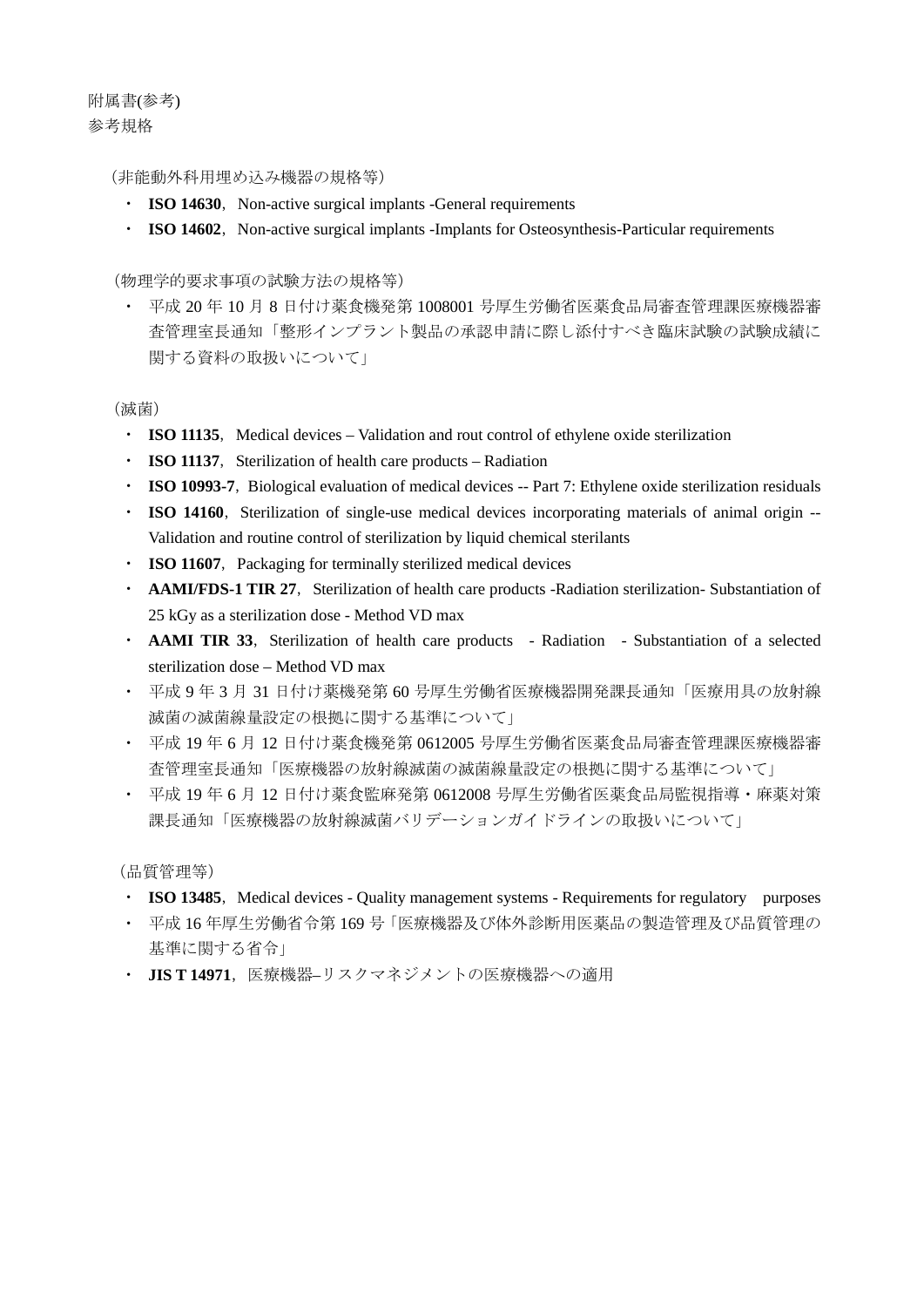## 別表 1

体内固定用ケーブルとして使用が確認された規格材料 (平成 21 年 8 月現在、使用が確認された原材料規格)

| 原材料      | 原材料規格                                                                               |  |  |  |
|----------|-------------------------------------------------------------------------------------|--|--|--|
| チタン      | · JIS H 4600, チタン及びチタン合金の板及び条                                                       |  |  |  |
|          | · JIS H 4670, チタン及びチタン合金一線                                                          |  |  |  |
|          | · ASTM F67, Standard Specification for Unalloyed Titanium for Surgical Implant      |  |  |  |
|          | Applications (UNS R50250, UNS R50400, UNS R50550, UNS R50700)                       |  |  |  |
|          |                                                                                     |  |  |  |
| チタン合金    | • ASTM F136, Standard Specification for Wrought Titanium-6 Aluminum-4 Vanadium      |  |  |  |
|          | ELI (Extra Low Interstitial) Alloy for Surgical Implant Applications (UNS R56401)   |  |  |  |
|          | · ASTM F620, Standard Specification for Alpha Plus Beta Titanium Alloy Forgings for |  |  |  |
|          | <b>Surgical Implants</b>                                                            |  |  |  |
|          | · ASTM F1472, Standard Specification for Wrought Titanium-6 Aluminum-4 Vanadium     |  |  |  |
|          | Alloy for Surgical Implant Applications (UNS R56400)                                |  |  |  |
| 鉄基合金     | · JIS G 4303, ステンレス鋼棒                                                               |  |  |  |
|          | · JIS G 4305, 冷間圧延ステンレス鋼板及び鋼帯                                                       |  |  |  |
|          | • ASTM F138, Standard Specification for Wrought 18 Chromium-14 Nickel-2.5           |  |  |  |
|          | Molybdenum Stainless Steel Bar and Wire for Surgical Implants (UNS S31673)          |  |  |  |
|          | · ASTM F139, Standard Specification for Wrought 18 Chromium-14 Nickel-2.5           |  |  |  |
|          | Molybdenum Stainless Sheet and Strip for Surgical Implants (UNS S31673)             |  |  |  |
|          | · ASTM F1314, Standard Specification for Wrought Nitrogen Strengthened 22           |  |  |  |
|          | Chromium - 13 Nickel - 5 Manganese - 2.5 Molybdenum Stainless Steel Alloy Bar and   |  |  |  |
|          | Wire for Surgical Implants (UNS S20910)                                             |  |  |  |
| コバルトクロム合 | • ASTM F90, Standard Specification for Wrought Cobalt-20 Chtomium-15 Tungsten-10    |  |  |  |
| 金        | Nickel Alloy for Surgical implant Applications (UNS R30605)                         |  |  |  |
|          | · ASTM F799, Standard Specification for Cobalt-28 Chromium-6 Molybdenum Alloy       |  |  |  |
|          | Forgings for Surgical Implants (UNS R31537, R31538, R31539)                         |  |  |  |
|          | · ASTM F1091, Standard Specification for Wrought Cobalt-20 Chromium-15              |  |  |  |
|          | tungsten-10 Nickel Alloy Surgical Fixation Wire (UNS R30605)                        |  |  |  |
|          |                                                                                     |  |  |  |
| 超高分子量ポリエ | · ASTM F648, Standard Specification for Ultra-High-Molecular-Weight Polyethylene    |  |  |  |
| チレン      | Powder and Fabricated Form for Surgical Implants                                    |  |  |  |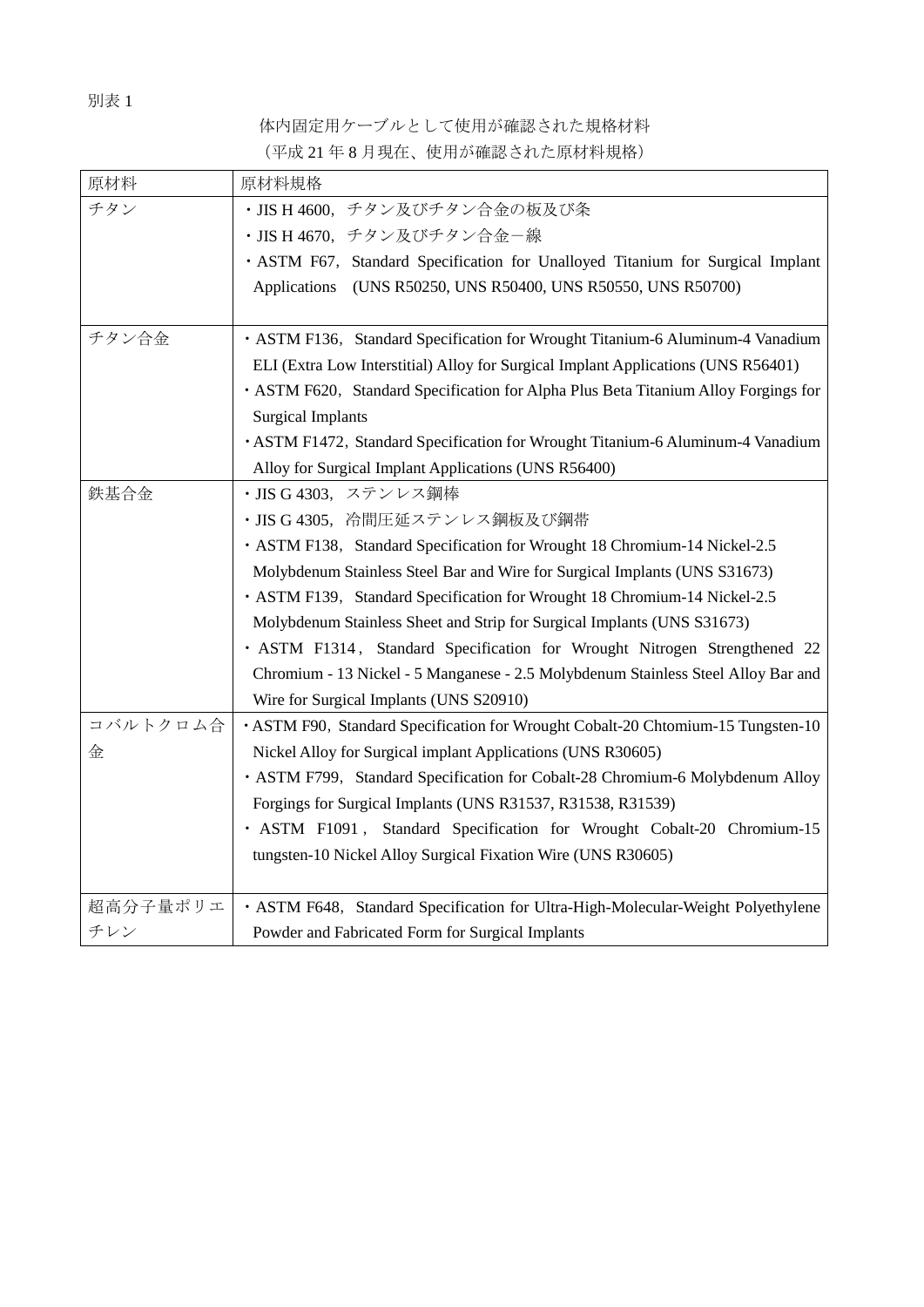# 基本要件適合性チェックリスト(体内固定用ケーブル審査ガイドライン)

# 第一章 一般的要求事項

| 基本要件                  | 当刻器への<br>適用·不適用 | 適合の方法         | 特定文書の確認               |
|-----------------------|-----------------|---------------|-----------------------|
| (設計)                  |                 |               |                       |
| 第1条 医療機器 (専ら動物のために使用さ | 適用              | 要求項目を包含する認知さ  | 医療機器及び体外診断用医薬         |
| れることが目的とされているものを除く。   |                 | れた基準に適合することを  | 品の製造管理及び品質管理の         |
| 以下同じ。)は、当該医療機器の意図された  |                 | 示す。           | 基準に関する省令 (平成16年       |
| 使用条件及び用途に従い、また、必要に応   |                 |               | 厚生労働省令第169号)          |
| じ、技術知識及び経験を有し、並びに教育   |                 |               |                       |
| 及び訓練を受けた意図された使用者によっ   |                 | 認知された規格に従ってリ  | JIS T 14971: 「医療機器―リス |
| て適正に使用された場合において、患者の   |                 | スク管理が計画・実施されて | クマネジメントの医療機器へ         |
| 臨床状態及び安全を損なわないよう、使用   |                 | いることを示す。      | の適用」                  |
| 者及び第三者(医療機器の使用にあたって   |                 |               |                       |
| 第三者の安全や健康に影響を及ぼす場合に   |                 |               |                       |
| 限る。)の安全や健康を害すことがないよ   |                 |               |                       |
| う、並びに使用の際に発生する危険性の程   |                 |               |                       |
| 度が、その使用によって患者の得られる有   |                 |               |                       |
| 用性に比して許容できる範囲内にあり、高   |                 |               |                       |
| 水準の健康及び安全の確保が可能なように   |                 |               |                       |
| 設計及び製造されていなければならない。   |                 |               |                       |
| (リスクマネジメント)           |                 |               |                       |
| 第2条 医療機器の設計及び製造に係る製造  | 適用              | 認知された規格に従ってリ  | JIS T 14971: 「医療機器―リス |
| 販売業者又は製造業者(以下「製造販売業   |                 | スク管理が計画・実施されて | クマネジメントの医療機器へ         |
| 者等」という。)は、最新の技術に立脚して  |                 | いることを示す。      | の適用」                  |
| 医療機器の安全性を確保しなければならな   |                 |               |                       |
| い。危険性の低減が要求される場合、製造   |                 |               |                       |
| 販売業者等は各危害についての残存する危   |                 |               |                       |
| 険性が許容される範囲内にあると判断され   |                 |               |                       |
| るように危険性を管理しなければならな    |                 |               |                       |
| い。この場合において、製造販売業者等は   |                 |               |                       |
| 次の各号に掲げる事項を当該各号の順序に   |                 |               |                       |
| 従い、危険性の管理に適用しなければなら   |                 |               |                       |
| ない。                   |                 |               |                       |
| 一 既知又は予見し得る危害を識別し、    |                 |               |                       |
| 意図された使用方法及び予測し得る誤     |                 |               |                       |
| 使用に起因する危険性を評価するこ      |                 |               |                       |
| と。                    |                 |               |                       |
| 二 前号により評価された危険性を本質    |                 |               |                       |
| 的な安全設計及び製造を通じて、合理     |                 |               |                       |
| 的に実行可能な限り除去すること。      |                 |               |                       |
| 三 前号に基づく危険性の除去を行った    |                 |               |                       |
| 後に残存する危険性を適切な防護手段     |                 |               |                       |
| (警報装置を含む。)により、実行可能    |                 |               |                       |
| な限り低減すること。            |                 |               |                       |
| 四 第二号に基づく危険性の除去を行っ    |                 |               |                       |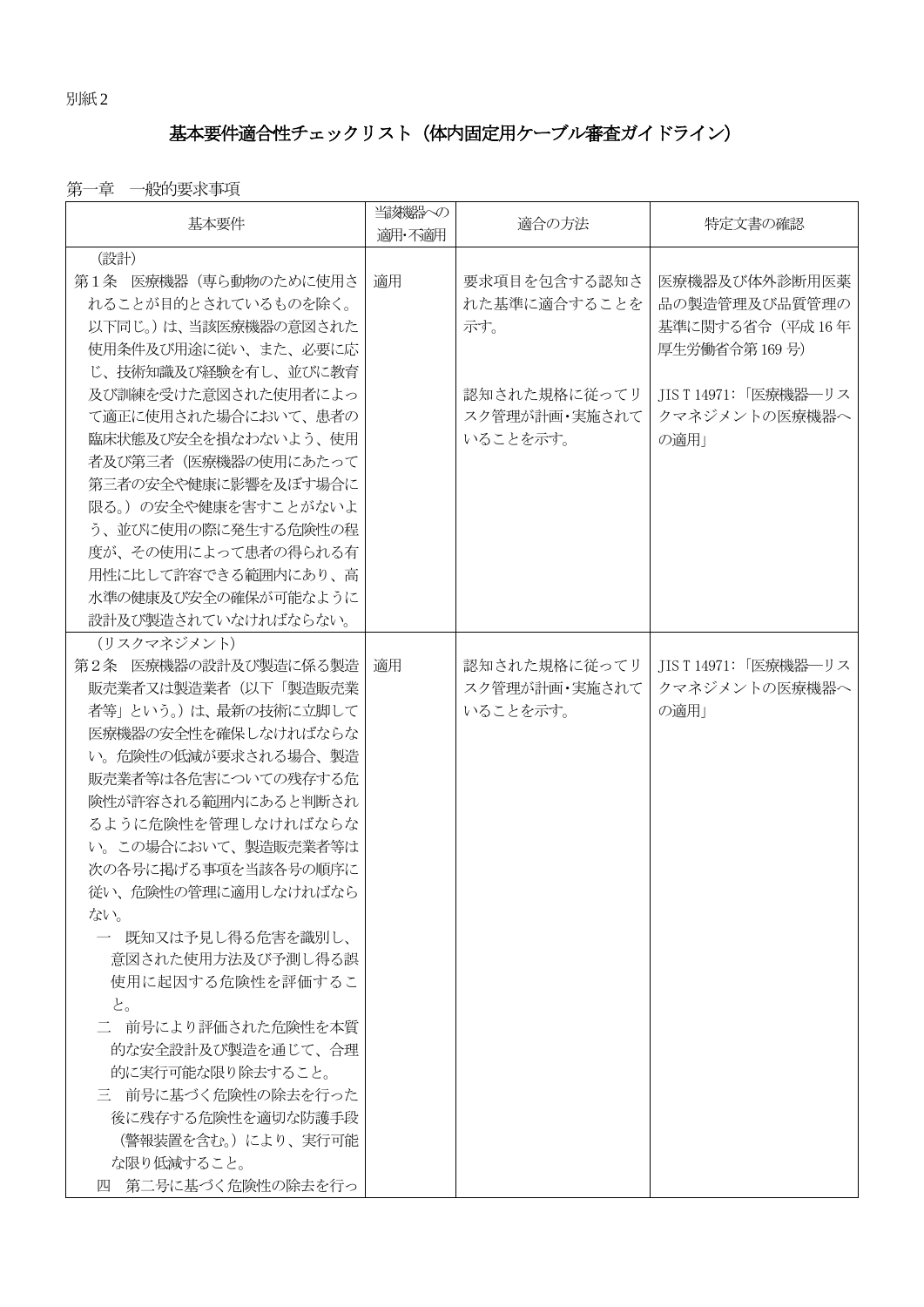| た後に残存する危険性を示すこと。     |    |               |                        |
|----------------------|----|---------------|------------------------|
| (医療機器の性能及び機能)        |    |               |                        |
| 第3条 医療機器は、製造販売業者等の意図 | 適用 | 要求項目を包含する認知さ  | 医療機器及び体外診断用医薬          |
| する性能を発揮できなければならず、医療  |    | れた基準に適合することを  | 品の製造管理及び品質管理の          |
| 機器としての機能を発揮できるよう設計、  |    | 示す。           | 基準に関する省令 (平成16年        |
| 製造及び包装されなければならない。    |    |               | 厚生労働省令第169号)           |
| (製品の寿命)              |    |               |                        |
| 第4条 製造販売業者等が設定した医療機器 | 適用 | 要求項目を包含する認知さ  | 医療機器及び体外診断用医薬          |
| の製品の寿命の範囲内において当該医療機  |    | れた基準に適合することを  | 品の製造管理及び品質管理の          |
| 器が製造販売業者等の指示に従って、通常  |    | 示す。           | 基準に関する省令 (平成16年        |
| の使用条件下において発生しうる負荷を受  |    |               | 厚生労働省令第169号)           |
| け、かつ、製造販売業者等の指示に従って  |    |               |                        |
| 適切に保守された場合に、医療機器の特性  |    | 認知された規格に従ってリ  | JIST14971:「医療機器––リス    |
| 及び性能は、患者又は使用者若しくは第三  |    | スク管理が計画・実施されて | クマネジメントの医療機器へ          |
| 者の健康及び安全を脅かす有害な影響を与  |    | いることを示す。      | の適用」                   |
| える程度に劣化等による悪影響を受けるも  |    |               |                        |
| のであってはならない。          |    |               |                        |
| (輸送及び保管等)            |    |               |                        |
| 第5条 医療機器は、製造販売業者等の指示 | 適用 | 要求項目を包含する認知さ  | 医療機器及び体外診断用医薬          |
| 及び情報に従った条件の下で輸送及び保管  |    | れた基準に適合することを  | 品の製造管理及び品質管理の          |
| され、かつ意図された使用方法で使用され  |    | 示す。           | 基準に関する省令 (平成16年        |
| た場合において、その特性及び性能が低下  |    |               | 厚生労働省令第169号)           |
| しないよう設計、製造及び包装されていな  |    |               |                        |
| ければならない。             |    | 認知された規格に従ってリ  | JIS T 14971: 「医療機器––リス |
|                      |    | スク管理が計画・実施されて | クマネジメントの医療機器へ          |
|                      |    | いることを示す。      | の適用」                   |
| (医療機器の有効性)           |    |               |                        |
| 第6条 医療機器の意図された有効性は、起 | 適用 | リスク分析を行い、便益性を | JIST14971:「医療機器–リス     |
| こりうる不具合を上回るものでなければな  |    | 検証する。         | クマネジメントの医療機器へ          |
| らない。                 |    |               | の適用」                   |
|                      |    |               |                        |
|                      |    | 便益性を検証するために、認 | 体内固定用ケーブル技術評価          |
|                      |    | 知されたガイドラインの該  | ガイドライン                 |
|                      |    | 当する項目に適合している  | 4. 製品への要求事項            |
|                      |    | ことを示す。        |                        |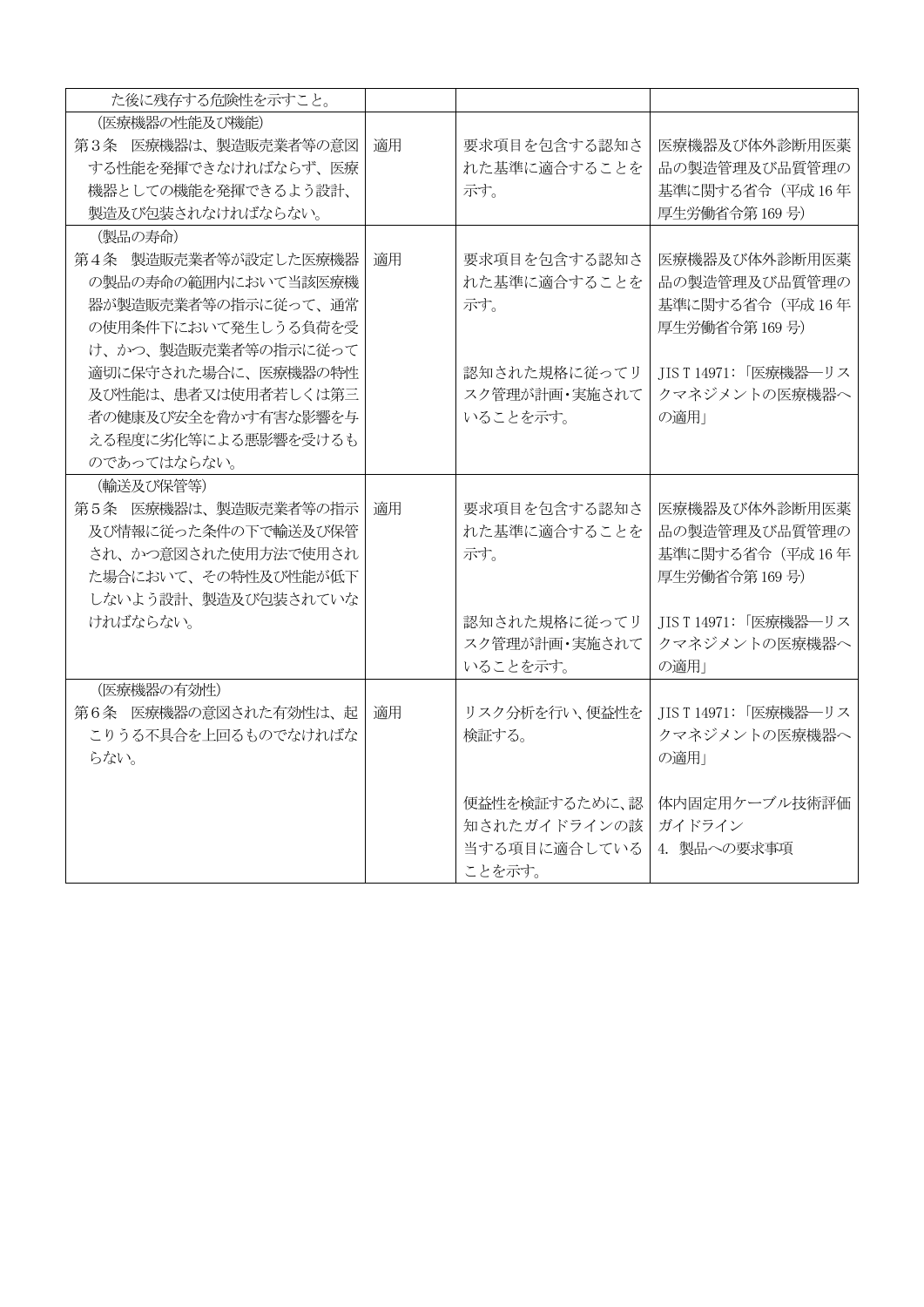# 第二章 設計及び製造要求事項

| (医療機器の化学的特性等)           |     |               |                       |
|-------------------------|-----|---------------|-----------------------|
| 第7条 医療機器は、前章の要件を満たすほ    |     |               |                       |
| か、使用材料の選定について、必要に応じ、    |     |               |                       |
| 次の各号に掲げる事項について注意が払      |     |               |                       |
| われた上で、設計及び製造されていなけれ     |     |               |                       |
| ばならない。                  |     |               |                       |
| 一 毒性及び可燃性               | 適用  | 認知された規格に従ってリ  | JIS T 14971: 「医療機器―リス |
|                         |     | スク管理が計画・実施されて | クマネジメントの医療機器へ         |
|                         |     | いることを示す。      | の適用」                  |
|                         |     |               |                       |
|                         |     |               |                       |
| 二 使用材料と生体組織、細胞、体液及      | 適用  | 認知されたガイドラインの  | 体内固定用ケーブル技術評価         |
| び検体との間の適合性              |     | 該当する項目に適合するこ  | ガイドライン                |
|                         |     | とを示す。         | 4.2 生物学的安全性           |
|                         |     |               |                       |
| 三 硬度、摩耗及び疲労度等           | 適用  | 認知されたガイドラインの  | 体内固定用ケーブル技術評価         |
|                         |     | 該当する項目に適合するこ  | ガイドライン                |
|                         |     | とを示す。         | 4.3 機械的安全性            |
| 2 医療機器は、その使用目的に応じ、当該    | 適用  | 認知された規格に従ってリ  | JIS T 14971: 「医療機器―リス |
| 医療機器の輸送、保管及び使用に携わる者     |     | スク管理が計画・実施されて | クマネジメントの医療機器へ         |
| 及び患者に対して汚染物質及び残留物質      |     | いることを示す。      | の適用」                  |
| (以下「汚染物質等」という。) が及ぼす    |     |               |                       |
| 危険性を最小限に抑えるように設計、製造     |     | 認知されたガイドラインの  | 体内固定用ケーブル技術評価         |
| 及び包装されていなければならず、また、     |     | 該当する項目に適合するこ  | ガイドライン                |
| 汚染物質等に接触する生体組織、接触時間     |     | とを示す。         | 5. 滅菌製品への要求事項         |
| 及び接触頻度について注意が払われてい      |     |               |                       |
| なければならない。               |     |               |                       |
| 3 医療機器は、通常の使用手順の中で当該    | 適用  | 認知された規格に従ってリ  | JIS T 14971: 「医療機器―リス |
| 医療機器と同時に使用される各種材料、物     |     | スク管理が計画・実施されて | クマネジメントの医療機器へ         |
|                         |     | いることを示す。      |                       |
| 質又はガスと安全に併用できるよう設計      |     |               | の適用」                  |
| 及び製造されていなければならず、また、     |     |               |                       |
| 医療機器の用涂が医薬品の投与である場 不適用  |     | 医薬品の投与を意図した機  |                       |
| 合、当該医療機器は、当該医薬品の承認内     |     | 器ではない。        |                       |
| 容及び関連する基準に照らして適切な投      |     |               |                       |
| 与が可能であり、その用途に沿って当該医     |     |               |                       |
| 療機器の性能が維持されるよう、設計及び     |     |               |                       |
| 製造されていなければならない。         |     |               |                       |
| 4 医療機器がある物質を必須な要素とし     | 不適用 | 医薬品を含有する機器では  |                       |
| て含有し、当該物質が単独で用いられる場     |     | ない。           |                       |
| 合に医薬品に該当し、かつ、当該医療機器     |     |               |                       |
| の性能を補助する目的で人体に作用を及      |     |               |                       |
| ぼす場合、当該物質の安全性、品質及び有     |     |               |                       |
| 効性は、当該医療機器の使用目的に照ら      |     |               |                       |
| し、適正に検証されなければならない。      |     |               |                       |
| 医療機器は、当該医療機器から溶出又は<br>5 | 適用  | 認知された規格に従ってリ  | JIS T 14971: 「医療機器―リス |
| 漏出する物質が及ぼす危険性が合理的に      |     | スク管理が計画・実施されて | クマネジメントの医療機器へ         |
| 実行可能な限り、適切に低減するよう設計     |     | いることを示す。      | の適用」                  |
| 及び製造されていなければならない。       |     |               |                       |
|                         |     |               |                       |
|                         |     |               |                       |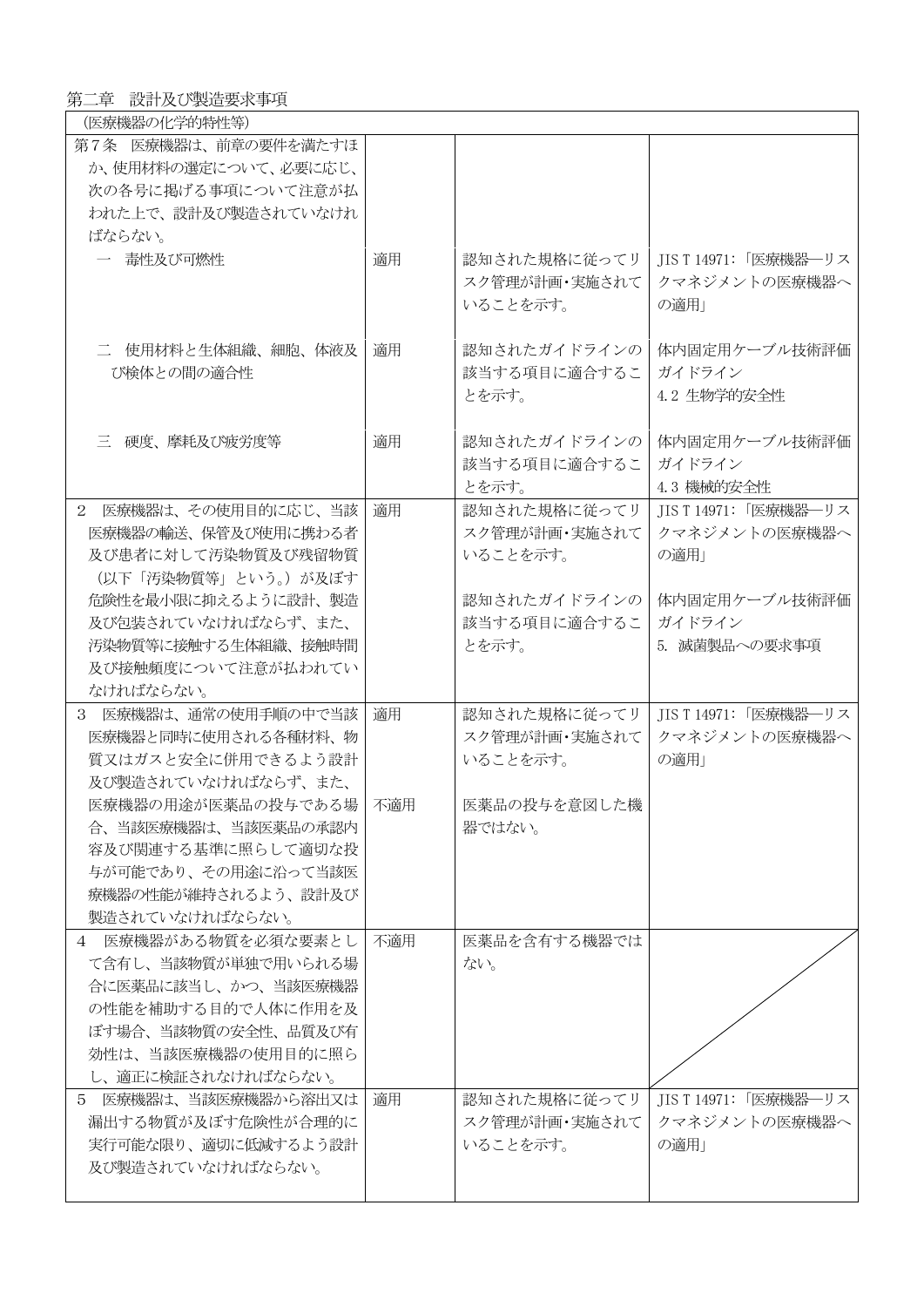| 6 医療機器は、合理的に実行可能な限り、               | 適用  | 認知された規格に従ってリ  | JIS T 14971: 「医療機器―リス |
|------------------------------------|-----|---------------|-----------------------|
| 当該医療機器自体及びその目的とする使                 |     | スク管理が計画・実施されて | クマネジメントの医療機器へ         |
| 用環境に照らして、偶発的にある種の物質                |     | いることを示す。      | の適用」                  |
| がその医療機器へ侵入する危険性又はそ                 |     |               |                       |
| の医療機器から浸出することにより発生                 |     |               |                       |
| する危険性を、適切に低減できるよう設計                |     |               |                       |
| 及び製造されていなければならない。                  |     |               |                       |
| (微生物汚染等の防止)                        |     |               |                       |
| 第8条 医療機器及び当該医療機器の製造                |     |               |                       |
| 工程は、患者、使用者及び第三者(医療機                |     |               |                       |
| 器の使用にあたって第三者に対する感染                 |     |               |                       |
| の危険性がある場合に限る。)に対する感                |     |               |                       |
| 染の危険性がある場合、これらの危険性                 |     |               |                       |
| を、合理的に実行可能な限り、適切に除去                |     |               |                       |
| 又は軽減するよう、次の各号を考慮して設                |     |               |                       |
| 計されていなければならない。                     |     |               |                       |
| 一 取扱いを容易にすること。                     | 適用  | 要求項目を包含する認知さ  | 医療機器及び体外診断用医薬         |
|                                    |     | れた基準に適合することを  | 品の製造管理及び品質管理の         |
|                                    |     | 示す。           | 基準に関する省令 (平成16年       |
|                                    |     |               | 厚生労働省令第169号)          |
|                                    |     |               |                       |
| 二 必要に応じ、使用中の医療機器から                 | 不適用 | 微生物を封入した機器では  |                       |
| の微生物漏出又は曝露を、合理的に実                  |     | ない。           |                       |
| 行可能な限り、適切に軽減すること。                  |     |               |                       |
| 三 必要に応じ、患者、使用者及び第三                 | 適用  | 要求項目を包含する認知さ  | 医療機器及び体外診断用医薬         |
| 者による医療機器又は検体への微生物                  |     | れた基準に適合することを  | 品の製造管理及び品質管理の         |
| 汚染を防止すること。                         |     | 示す。           | 基準に関する省令 (平成16年       |
|                                    |     |               | 厚生労働省令第169号)          |
| 医療機器に生物由来の物質が組み込ま<br>$\mathcal{L}$ | 不適用 | 生物由来の原料又は材料を  |                       |
| れている場合、適切な入手先、ドナー及び                |     | 組み入れた機器ではない。  |                       |
| 物質を選択し、妥当性が確認されている不                |     |               |                       |
| 活性化、保全、試験及び制御手順により、                |     |               |                       |
| 感染に関する危険性を、合理的かつ適切な                |     |               |                       |
| 方法で低減しなければならない。                    |     |               |                       |
| 医療機器に組み込まれた非ヒト由来の<br>3             | 不適用 | 非ヒト由来の原料又は材料  |                       |
| 組織、細胞及び物質(以下「非ヒト由来組                |     | を組み入れた機器ではない。 |                       |
| 織等」という。)は、当該非ヒト由来組織                |     |               |                       |
| 等の使用目的に応じて獣医学的に管理及                 |     |               |                       |
| び監視された動物から採取されなければ                 |     |               |                       |
| ならない。製造販売業者等は、非ヒト由来                |     |               |                       |
| 組織等を採取した動物の原産地に関する                 |     |               |                       |
| 情報を保持し、非ヒト由来組織等の処理、                |     |               |                       |
| 保存、試験及び取扱いにおいて最高の安全                |     |               |                       |
| 性を確保し、かつ、ウィルスその他の感染                |     |               |                       |
| 性病原体対策のため、妥当性が確認されて                |     |               |                       |
| いる方法を用いて、当該医療機器の製造工                |     |               |                       |
| 程においてそれらの除去又は不活性化を                 |     |               |                       |
| 図ることにより安全性を確保しなければ                 |     |               |                       |
| ならない。                              |     |               |                       |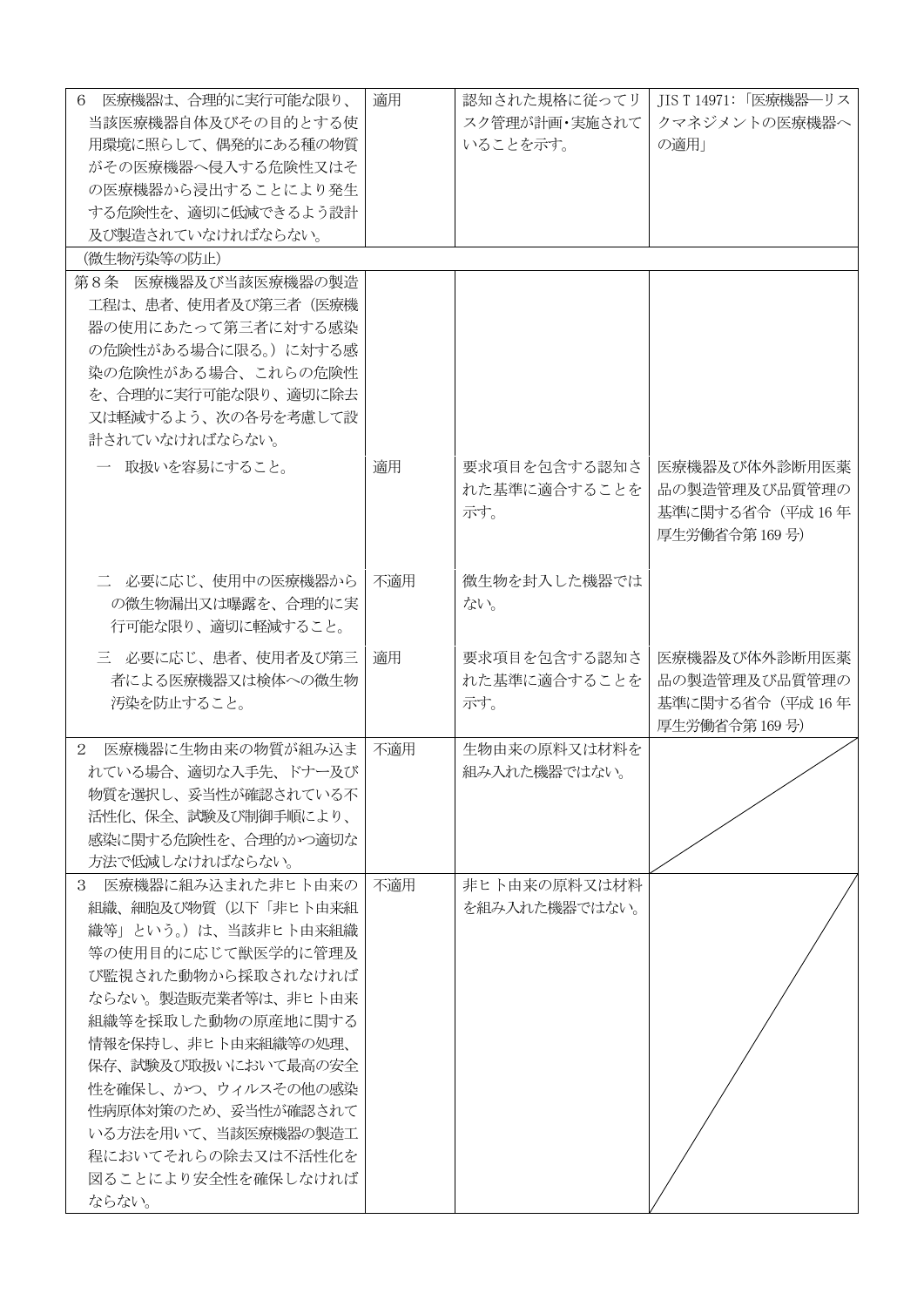| 医療機器に組み込まれたヒト由来の組<br>4           | 不適用   | ヒト由来の原料又は材料を  |                         |
|----------------------------------|-------|---------------|-------------------------|
|                                  |       | 組み入れた機器ではない。  |                         |
| 織、細胞及び物質(以下「ヒト由来組織等」             |       |               |                         |
| という。)は、適切な入手先から入手され              |       |               |                         |
| たものでなければならない。製造販売業者              |       |               |                         |
| 等は、ドナー又はヒト由来の物質の選択、              |       |               |                         |
| ヒト由来組織等の処理、保存、試験及び取              |       |               |                         |
| 扱いにおいて最高の安全性を確保し、か               |       |               |                         |
| つ、ウィルスその他の感染性病原体対策の              |       |               |                         |
| ため、妥当性が確認されている方法を用い              |       |               |                         |
| て、当該医療機器の製造工程においてそれ              |       |               |                         |
| らの除去又は不活性化を図り、安全性を確              |       |               |                         |
|                                  |       |               |                         |
| 保しなければならない。                      |       |               |                         |
| 特別な微生物学的状態にあることを表<br>5           | 不適用   | 特別な微生物学的状態にあ  |                         |
| 示した医療機器は、販売時及び製造販売業              |       | る機器ではない。      |                         |
| 者等により指示された条件で輸送及び保               |       |               |                         |
| 管する時に当該医療機器の特別な微生物               |       |               |                         |
| 学的状態を維持できるように設計、製造及              |       |               |                         |
| び包装されていなければならない。                 |       |               |                         |
| 6 滅菌状態で出荷される医療機器は、再使             | 適用(申請 | 認知された基準の該当する  | 薬事法及び採血及び供血あつ           |
|                                  |       |               |                         |
| 用が不可能である包装がなされるよう設               | 品が該当す | 項目に適合することを示す。 | せん業取締法の一部を改正す           |
| 計及び製造されなければならない。 当該医             | る場合)  |               | る法律の施行に伴う医薬品、医          |
| 療機器の包装は適切な手順に従って、包装              |       |               | 療機器等の製造管理及び品質           |
| の破損又は開封がなされない限り、販売さ              |       |               | 管理 (GMP/QMS) に係る        |
| れた時点で無菌であり、製造販売業者によ              |       |               | 省令及び告示の制定及び改廃           |
| って指示された輸送及び保管条件の下で               |       |               | について 第4章第4滅菌バ           |
| 無菌状態が維持され、 かつ、 再使用が不可            |       |               | リデーション基準 (薬食監麻発         |
| 能であるようにされてなければならない。              |       |               | 第 0330001 号:平成 17 年 3 月 |
|                                  |       |               | 30 目)                   |
|                                  |       |               |                         |
|                                  |       |               |                         |
|                                  |       | 認知されたガイドラインの  | 体内固定用ケーブル技術評価           |
|                                  |       | 該当する項目に適合するこ  | ガイドライン                  |
|                                  |       | とを示す。         | 5. 滅菌製品への要求事項           |
|                                  |       |               |                         |
| 滅菌又は特別な微生物学的状態にある<br>$7^{\circ}$ | 適用(申請 | 認知された基準の該当する  | 薬事法及び採血及び供血あつ           |
| ことを表示した医療機器は、妥当性が確認              | 品が該当す | 項目に適合することを示す。 | せん業取締法の一部を改正す           |
| されている適切な方法により滅菌又は特               | る場合)  |               | る法律の施行に伴う医薬品、医          |
| 別な微生物学的状態にするための処理が               |       |               | 療機器等の製造管理及び品質           |
|                                  |       |               |                         |
| 行われた上で製造され、必要に応じて滅菌              |       |               | 管理 (GMP/QMS) に係る        |
| されていなければならない。                    |       |               | 省令及び告示の制定及び改廃           |
|                                  |       |               | について 第4章第4滅菌バ           |
|                                  |       |               | リデーション基準 (薬食監麻発         |
|                                  |       |               | 第 0330001 号:平成 17 年 3 月 |
|                                  |       |               | 30 目)                   |
|                                  |       |               |                         |
|                                  |       | 認知された基準の該当する  | 体内固定用ケーブル技術評価           |
|                                  |       |               |                         |
|                                  |       | 項目に適合することを示す。 | ガイドライン                  |
|                                  |       |               | 5. 滅菌製品への要求事項           |
| 滅菌を施さなければならない医療機器<br>8           | 適用    | 要求項目を包含する認知さ  | 医療機器及び体外診断用医薬           |
| は、適切に管理された状態で製造されなけ              |       | れた基準に適合することを  | 品の製造管理及び品質管理の           |
|                                  |       |               |                         |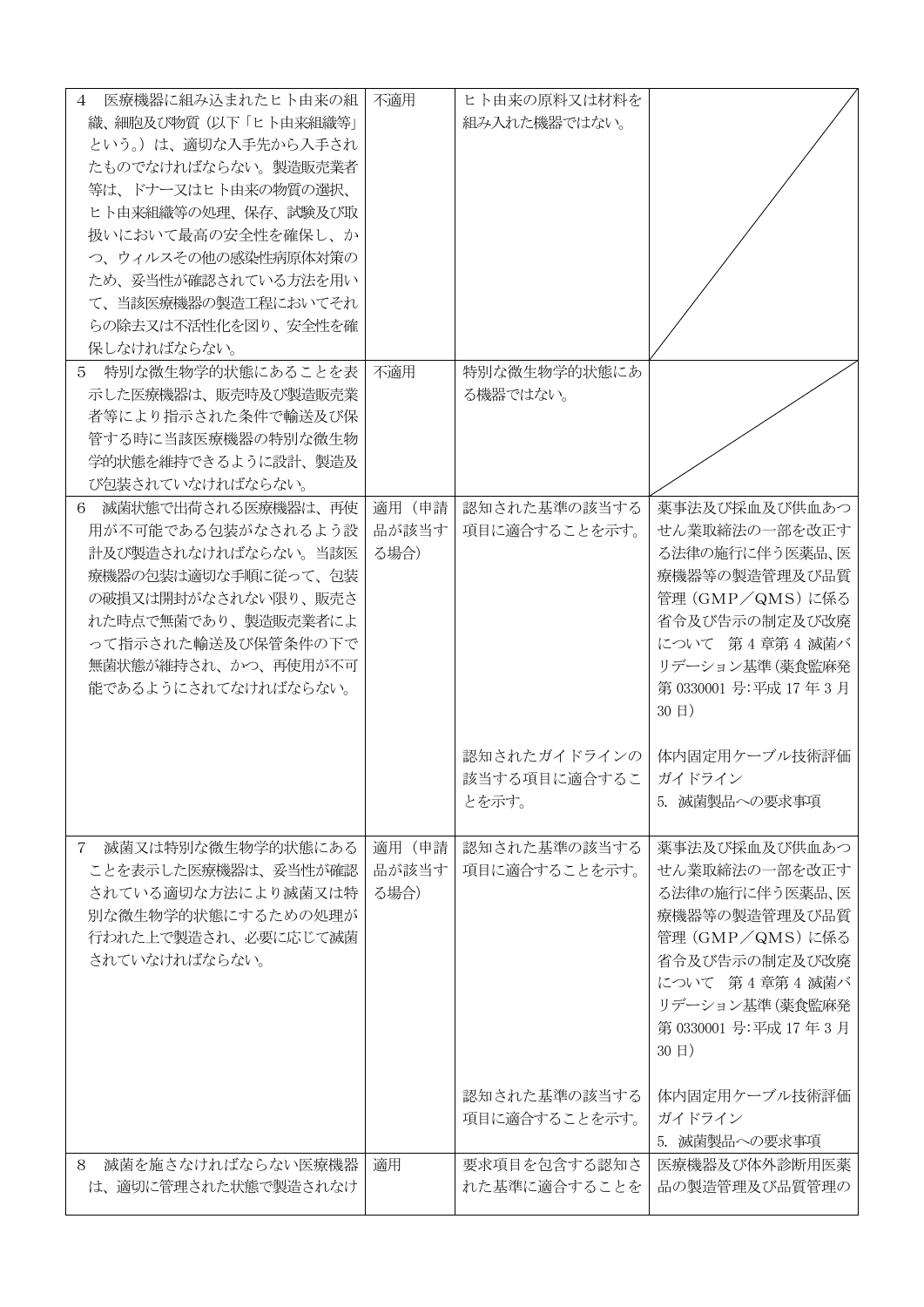| ればならない。                                                                                                           |                                                 | 示す。                                       | 基準に関する省令 (平成16年<br>厚生労働省令第169号)                                   |
|-------------------------------------------------------------------------------------------------------------------|-------------------------------------------------|-------------------------------------------|-------------------------------------------------------------------|
| 非滅菌医療機器の包装は、当該医療機器<br>9<br>の品質を落とさないよう所定の清浄度を<br>維持するものでなければならない。使用前<br>に滅菌を施さなければならない医療機器<br>の包装は、微生物汚染の危険性を最小限に | 適用 (非滅<br>菌医療機器<br>の場合)                         | 要求項目を包含する認知さ<br>れた基準に適合することを<br>示す。       | 医療機器及び体外診断用医薬<br>品の製造管理及び品質管理の<br>基準に関する省令 (平成16年<br>厚生労働省令第169号) |
| 抑え得るようなものでなければならない。<br>この場合の包装は、滅菌方法を考慮した適<br>切なものでなければならない。                                                      | 適用 (使用<br>前に滅菌を<br>施さなけれ<br>ばならない<br>機器の場<br>合) | 認知されたガイドラインの<br>該当する項目に適合するこ<br>とを示す。     | 体内固定用ケーブル技術評価<br>ガイドライン<br>6. 提供情報の要求事項                           |
| 同一又は類似製品が、滅菌及び非滅菌<br>1 <sub>0</sub><br>の両方の状態で販売される場合、両者は、<br>包装及びラベルによってそれぞれが区別<br>できるようにしなければならない。              | 適用(申請<br>品が該当す<br>る場合)                          | 認知されたガイドラインの<br>該当する項目に適合するこ<br>とを示す。     | 体内固定用ケーブル技術評価<br>ガイドライン<br>6. 提供情報の要求事項                           |
| (製造又は使用環境に対する配慮)                                                                                                  |                                                 |                                           |                                                                   |
| 医療機器が、他の医療機器又は体外診断薬又<br>は装置と組み合わせて使用される場合、接続<br>系を含めたすべての組み合わせは、安全であ<br>り、各医療機器又は体外診断薬が持つ性能が                      | 適用 (申請<br>品が該当す<br>る場合)                         | 認知された規格に従ってリ<br>スク管理が計画・実施されて<br>いることを示す。 | JIS T 14971: 「医療機器―リス<br>クマネジメントの医療機器へ<br>の適用」                    |
| 損なわれないようにしなければならない。組<br>み合わされる場合、使用上の制限事項は、直<br>接表示するか添付文書に明示しておかなけ<br>ればならない。                                    |                                                 | 認知されたガイドラインの<br>該当する項目に適合するこ<br>とを示す。     | 体内固定用ケーブル技術評価<br>ガイドライン<br>6. 提供情報の要求事項                           |
| 第9条 医療機器については、次の各号に掲<br>げる危険性が、合理的かつ適切に除去又は<br>低減されるように設計及び製造されなけ<br>ればならない                                       |                                                 |                                           |                                                                   |
| 物理的特性に関連した傷害の危険性                                                                                                  | 適用                                              | 認知された規格に従ってリ<br>スク管理が計画・実施されて<br>いることを示す。 | JIS T 14971: 「医療機器―リス<br>クマネジメントの医療機器へ<br>の適用」                    |
| 二 合理的に予測可能な外界からの影響<br>又は環境条件に関連する危険性                                                                              | 適用                                              | 認知された規格に従ってリ<br>スク管理が計画・実施されて<br>いることを示す。 | JIS T 14971: 「医療機器―リス<br>クマネジメントの医療機器へ<br>の適用」                    |
| 三 通常の状態で使用中に接触する可能<br>性のある原材料、物質及びガスとの同<br>時使用に関連する危険性                                                            | 適用                                              | 認知された規格に従ってリ<br>スク管理が計画・実施されて<br>いることを示す。 | JIS T 14971: 「医療機器―リス<br>クマネジメントの医療機器へ<br>の適用」                    |
| 四 物質が偶然医療機器に侵入する危険<br>性                                                                                           | 適用                                              | 認知された規格に従ってリ<br>スク管理が計画・実施されて<br>いることを示す。 | JIS T 14971:「医療機器―リス<br>クマネジメントの医療機器へ<br>の適用」                     |
| 五 検体を誤認する危険性                                                                                                      | 不適用                                             | 検体を取り扱う機器ではな<br>$\beta$                   |                                                                   |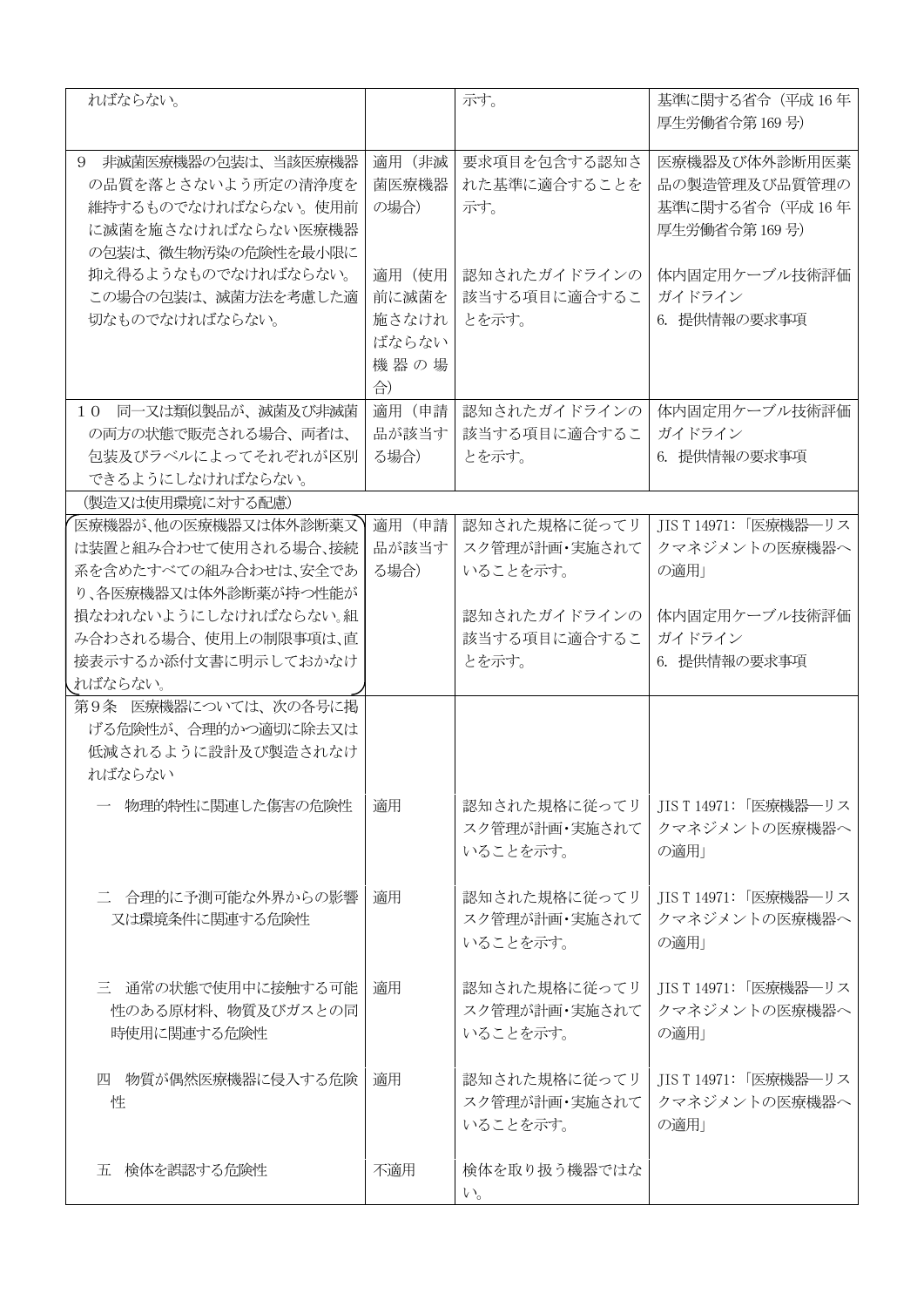| 六 研究又は治療のために通常使用され<br>る他の医療機器又は体外診断用医薬品     | 適用  | 認知された規格に従ってリ<br>スク管理が計画・実施されて | JIS T 14971: 「医療機器―リス<br>クマネジメントの医療機器へ |
|---------------------------------------------|-----|-------------------------------|----------------------------------------|
| と相互干渉する危険性                                  |     | いることを示す。                      | の適用」                                   |
| 七 保守又は較正が不可能な場合、使用                          | 不適用 | 保守又は較正が必要な機器                  |                                        |
| 材料が劣化する場合又は測定若しくは                           |     | ではない。                         |                                        |
| 制御の機構の精度が低下する場合など<br>に発生する危険性               |     |                               |                                        |
|                                             |     | 通常使用時及び単一故障状                  |                                        |
| 2 医療機器は、通常の使用及び単一の故障<br>状態において、火災又は爆発の危険性を最 | 不適用 | 態において、火災又は爆発を                 |                                        |
| 小限度に抑えるよう設計及び製造されて                          |     | おこす機器ではない。                    |                                        |
| いなければならない。可燃性物質又は爆発                         |     |                               |                                        |
| 誘因物質に接触して使用される医療機器                          |     |                               |                                        |
| については、細心の注意を払って設計及び                         |     |                               |                                        |
| 製造しなければならない。                                |     |                               |                                        |
| 3 医療機器は、すべての廃棄物の安全な処                        | 不適用 | 通常の医療産業廃棄物とし                  |                                        |
| 理を容易にできるように設計及び製造さ                          |     | て処理できる機器である。                  |                                        |
| れていなければならない。                                |     |                               |                                        |
| (測定又は診断機能に対する配慮)                            |     |                               |                                        |
| 第10条 測定機能を有する医療機器は、そ                        | 不適用 | 測定機能を有する機器では                  |                                        |
| の不正確性が患者に重大な悪影響を及ぼ                          |     | ない。                           |                                        |
| す可能性がある場合、当該医療機器の使用                         |     |                               |                                        |
| 目的に照らし、十分な正確性、精度及び安                         |     |                               |                                        |
| 定性を有するよう、設計及び製造されてい                         |     |                               |                                        |
| なければならない。正確性の限界は、製造                         |     |                               |                                        |
| 販売業者等によって示されなければなら                          |     |                               |                                        |
| ない。                                         |     |                               |                                        |
| 2 診断用医療機器は、その使用目的に応                         | 不適用 | 診断支援機能を有する機器                  |                                        |
| じ、適切な科学的及び技術的方法に基づい                         |     | ではない。                         |                                        |
| て、十分な正確性、精度及び安定性を得ら                         |     |                               |                                        |
| れるように設計及び製造されていなけれ                          |     |                               |                                        |
| ばならない。設計にあたっては、感度、特                         |     |                               |                                        |
| 異性、正確性、反復性、再現性及び既知の<br>干渉要因の管理並びに検出限界に適切な   |     |                               |                                        |
| 注意を払わなければならない。                              |     |                               |                                        |
| 3 診断用医療機器の性能が較正器又は標                         | 不適用 | 診断支援機能を有する機器                  |                                        |
| 準物質の使用に依存している場合、これら                         |     | ではない。                         |                                        |
| の較正器又は標準物質に割り当てられて                          |     |                               |                                        |
| いる値の遡及性は、品質管理システムを通                         |     |                               |                                        |
| して保証されなければならない。                             |     |                               |                                        |
| 4 測定装置、モニタリング装置又は表示装                        | 不適用 | 測定又は診断支援機能を有                  |                                        |
| 置の目盛りは、当該医療機器の使用目的に                         |     | する機器ではない。                     |                                        |
| 応じ、人間工学的な観点から設計されなけ                         |     |                               |                                        |
| ればならない。                                     |     |                               |                                        |
| 5 数値で表現された値については、可能な                        | 不適用 | 測定又は診断支援機能を有                  |                                        |
| 限り標準化された一般的な単位を使用し、                         |     | する機器ではない。                     |                                        |
| 医療機器の使用者に理解されるものでな                          |     |                               |                                        |
| ければならない。                                    |     |                               |                                        |
|                                             |     |                               |                                        |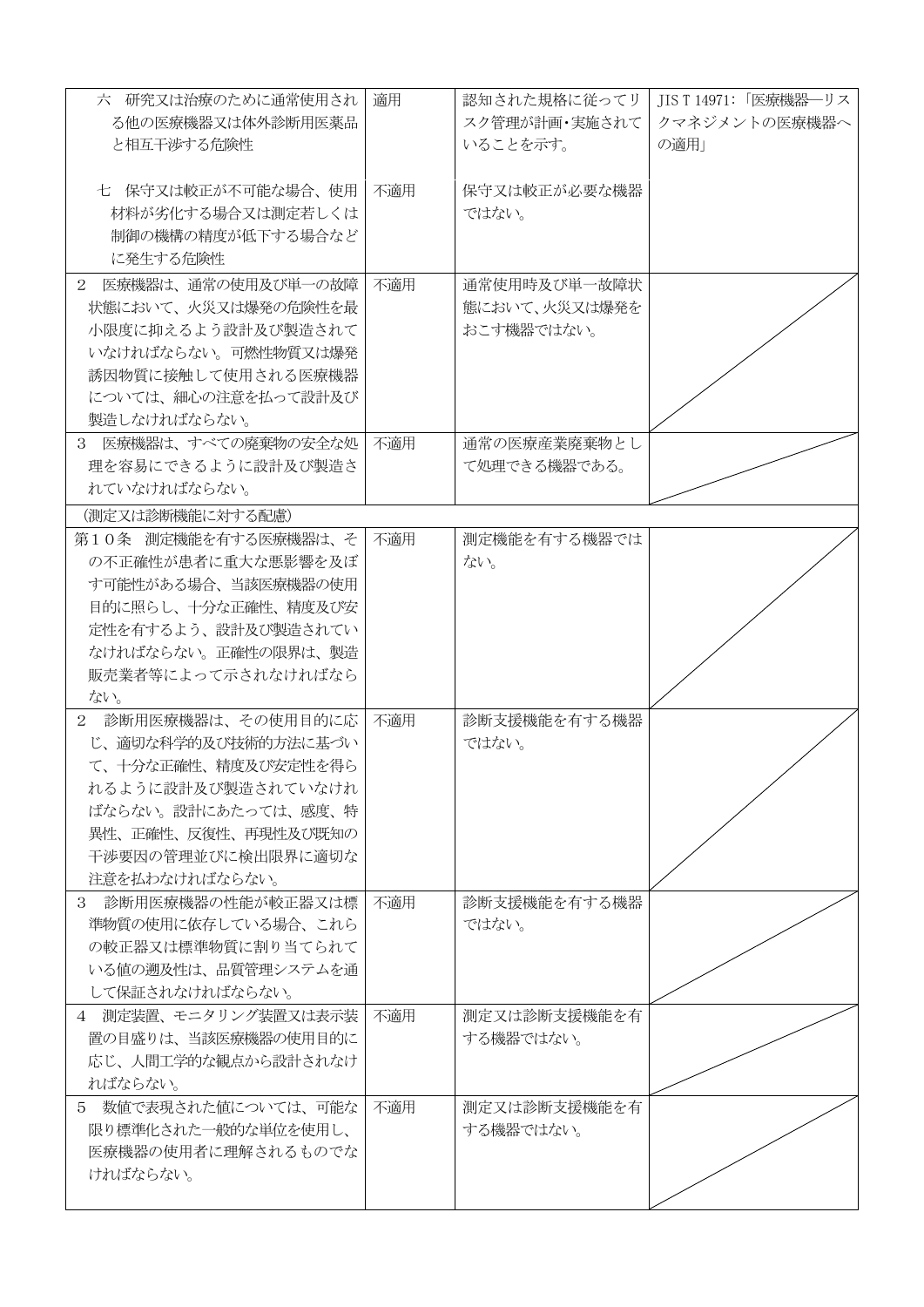| (放射線に対する防御)             |     |              |  |
|-------------------------|-----|--------------|--|
| 第11条 医療機器は、その使用目的に沿っ    | 不適用 | 放射線を照射する機器では |  |
| て、治療及び診断のために適正な水準の放     |     | ない。          |  |
| 射線の照射を妨げることなく、患者、使用     |     |              |  |
| 者及び第三者への放射線被曝が合理的、か     |     |              |  |
| つ適切に低減するよう設計、製造及び包装     |     |              |  |
| されていなければならない。           |     |              |  |
| 2 医療機器の放射線出力について、医療上    | 不適用 | 放射線を照射する機器では |  |
| その有用性が放射線の照射に伴う危険性      |     | ない。          |  |
| を上回ると判断される特定の医療目的の      |     |              |  |
| ために、障害発生の恐れ又は潜在的な危害     |     |              |  |
| が生じる水準の可視又は不可視の放射線      |     |              |  |
| が照射されるよう設計されている場合に      |     |              |  |
| おいては、線量が使用者によって制御でき     |     |              |  |
| るように設計されていなければならない。     |     |              |  |
| 当該医療機器は、関連する可変パラメータ     |     |              |  |
| の許容される公差内で再現性が保証され      |     |              |  |
| るよう設計及び製造されていなければな      |     |              |  |
| らない。                    |     |              |  |
| 3 医療機器が、潜在的に障害発生の恐れの    | 不適用 | 放射線を照射する機器では |  |
| ある可視又は不可視の放射線を照射する      |     | ない。          |  |
| ものである場合においては、必要に応じ照     |     |              |  |
| 射を確認できる視覚的表示又は聴覚的警      |     |              |  |
| 報を具備していなければならない。        |     |              |  |
| 4 医療機器は、意図しない二次放射線又は    | 不適用 | 放射線を照射する機器では |  |
| 散乱線による患者、使用者及び第三者への     |     | ない。          |  |
| 被曝を可能な限り軽減するよう設計及び      |     |              |  |
| 製造されていなければならない。         |     |              |  |
| 5 放射線を照射する医療機器の取扱説明     | 不適用 | 放射線を照射する機器では |  |
| 書には、照射する放射線の性質、患者及び     |     | ない。          |  |
| 使用者に対する防護手段、誤使用の防止法     |     |              |  |
| 並びに据付中の固有の危険性の排除方法      |     |              |  |
| について、詳細な情報が記載されていなけ     |     |              |  |
| ればならない。                 |     |              |  |
| 電離放射線を照射する医療機器は、必要<br>6 | 不適用 | 電離放射線を照射する機器 |  |
| に応じ、その使用目的に照らして、照射す     |     | ではない。        |  |
| る放射線の線量、幾何学的及びエネルギー     |     |              |  |
| 分布(又は線質)を変更及び制御できるよ     |     |              |  |
| う、設計及び製造されなければならない。     |     |              |  |
| 7 雷離放射線を照射する診断用医療機器     | 不適用 | 電離放射線を照射する機器 |  |
| は、患者及び使用者の電離放射線の被曝を     |     | ではない。        |  |
| 最小限に抑え、所定の診断目的を達成する     |     |              |  |
| ため、適切な画像又は出力信号の質を高め     |     |              |  |
| るよう設計及び製造されていなければな      |     |              |  |
| らない。                    |     |              |  |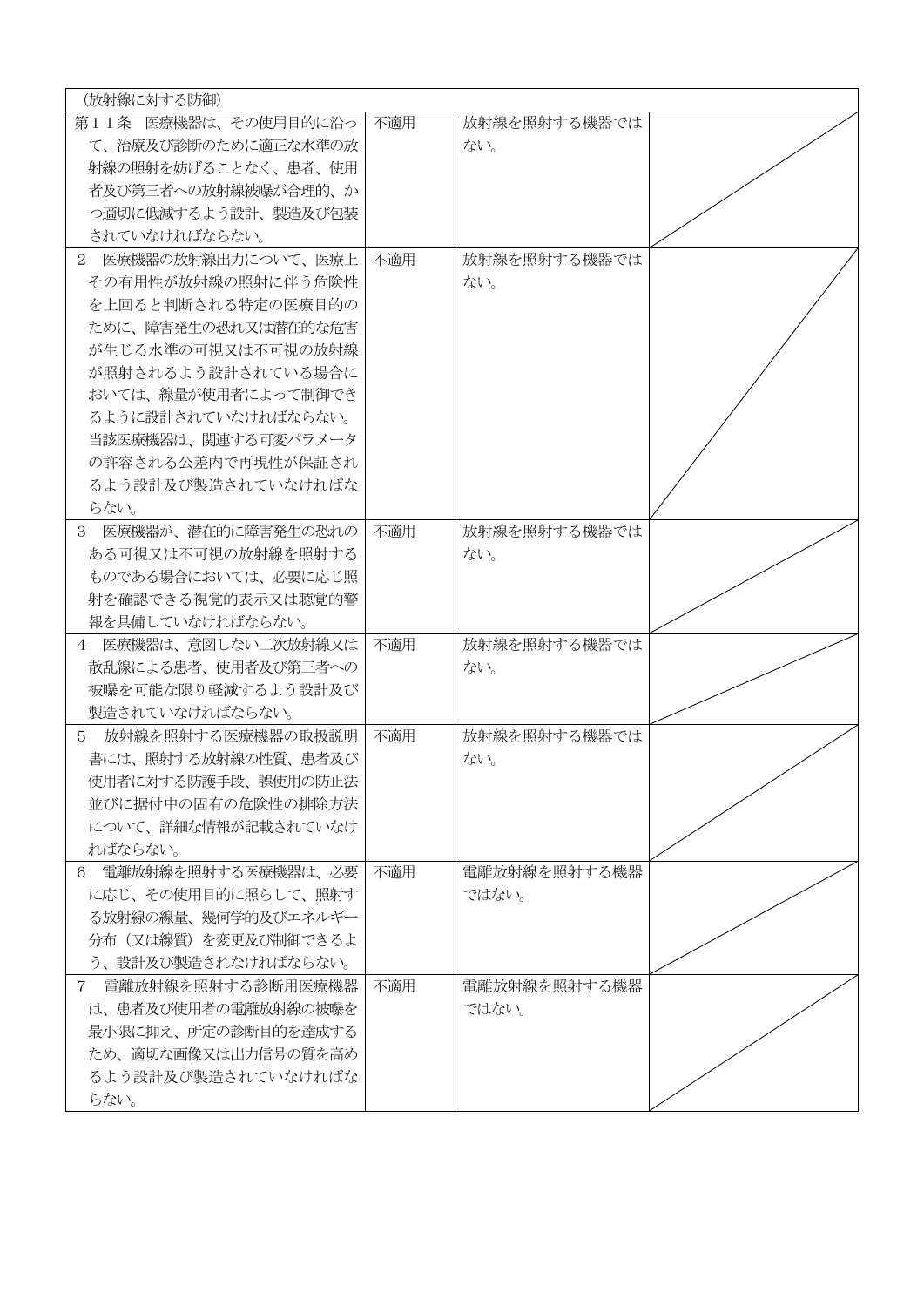| 8<br>電離放射線を照射する治療用医療機器                    | 不適用 | 電離放射線を照射する機器             |  |
|-------------------------------------------|-----|--------------------------|--|
| は、照射すべき線量、ビームの種類及びエ                       |     | ではない。                    |  |
| ネルギー並びに必要に応じ、放射線ビーム                       |     |                          |  |
| のエネルギー分布を確実にモニタリング                        |     |                          |  |
| し、かつ制御できるよう設計及び製造され                       |     |                          |  |
| ていなければならない。                               |     |                          |  |
| (能動型医療機器に対する配慮)                           |     |                          |  |
| 第12条 雷子プログラムシステムを内蔵                       | 不適用 | 電子プログラムを内蔵した             |  |
| した医療機器は、ソフトウェアを含めて、                       |     | 機器ではない。                  |  |
| その使用目的に照らし、これらのシステム                       |     |                          |  |
| の再現性、信頼性及び性能が確保されるよ                       |     |                          |  |
| う設計されていなければならない。また、                       |     |                          |  |
| システムに一つでも故障が発生した場合、                       |     |                          |  |
| 実行可能な限り、当該故障から派生する危                       |     |                          |  |
| 険性を適切に除去又は軽減できるよう、適                       |     |                          |  |
| 切な手段が講じられていなければならな                        |     |                          |  |
| $V_{o}$                                   |     |                          |  |
| 2 内部電源医療機器の電圧等の変動が、患                      | 不適用 | 内部電源を有する機器では             |  |
| 者の安全に直接影響を及ぼす場合、電力供                       |     | ない。                      |  |
| 給状況を判別する手段が講じられていな                        |     |                          |  |
| ければならない。                                  |     |                          |  |
| 3 外部電源医療機器で、停電が患者の安全                      | 不適用 | 外部電源に接続する機器で             |  |
| に直接影響を及ぼす場合、停電による電力                       |     | はない。                     |  |
| 供給不能を知らせる警報システムが内蔵                        |     |                          |  |
| されていなければならない。                             |     |                          |  |
|                                           |     |                          |  |
| 4 患者の臨床パラメータの一つ以上をモ                       | 不適用 | 臨床パラメータをモニタす<br>る機器ではない。 |  |
| ニタに表示する医療機器は、患者が死亡又<br>は重篤な健康障害につながる状態に陥っ |     |                          |  |
|                                           |     |                          |  |
| た場合、それを使用者に知らせる適切な警<br>報システムが具備されていなければなら |     |                          |  |
|                                           |     |                          |  |
| ない。                                       |     |                          |  |
| 医療機器は、通常の使用環境において、<br>5                   | 不適用 | 電磁的妨害を発生する機器             |  |
| 当該医療機器又は他の製品の作動を損な                        |     | ではない。                    |  |
| う恐れのある電磁的干渉の発生リスクを                        |     |                          |  |
| 合理的、かつ適切に低減するよう設計及び                       |     |                          |  |
| 製造されていなければならない。                           |     |                          |  |
| 医療機器は、意図された方法で操作でき<br>6                   | 不適用 | 電磁的妨害を受ける機器で             |  |
| るために、電磁的妨害に対する十分な内在                       |     | はない。                     |  |
| 的耐性を維持するように設計及び製造さ                        |     |                          |  |
| れていなければならない。                              |     |                          |  |
| 医療機器が製造販売業者等により指示<br>$7\degree$           | 不適用 | 電撃リスクを受ける機器で             |  |
| されたとおりに正常に据付けられ及び保                        |     | はない。                     |  |
| 守されており、通常使用及び単一故障状態                       |     |                          |  |
| において、偶発的な電撃リスクを可能な限                       |     |                          |  |
| り防止できるよう設計及び製造されてい                        |     |                          |  |
| なければならない。                                 |     |                          |  |
| (機械的危険性に対する配慮)                            |     |                          |  |
| 第13条 医療機器は、動作抵抗、不安定性                      | 不適用 | 動作抵抗、不安定性及び可動            |  |
| 及び可動部分に関連する機械的危険性か                        |     | 部分を有する機器ではない。            |  |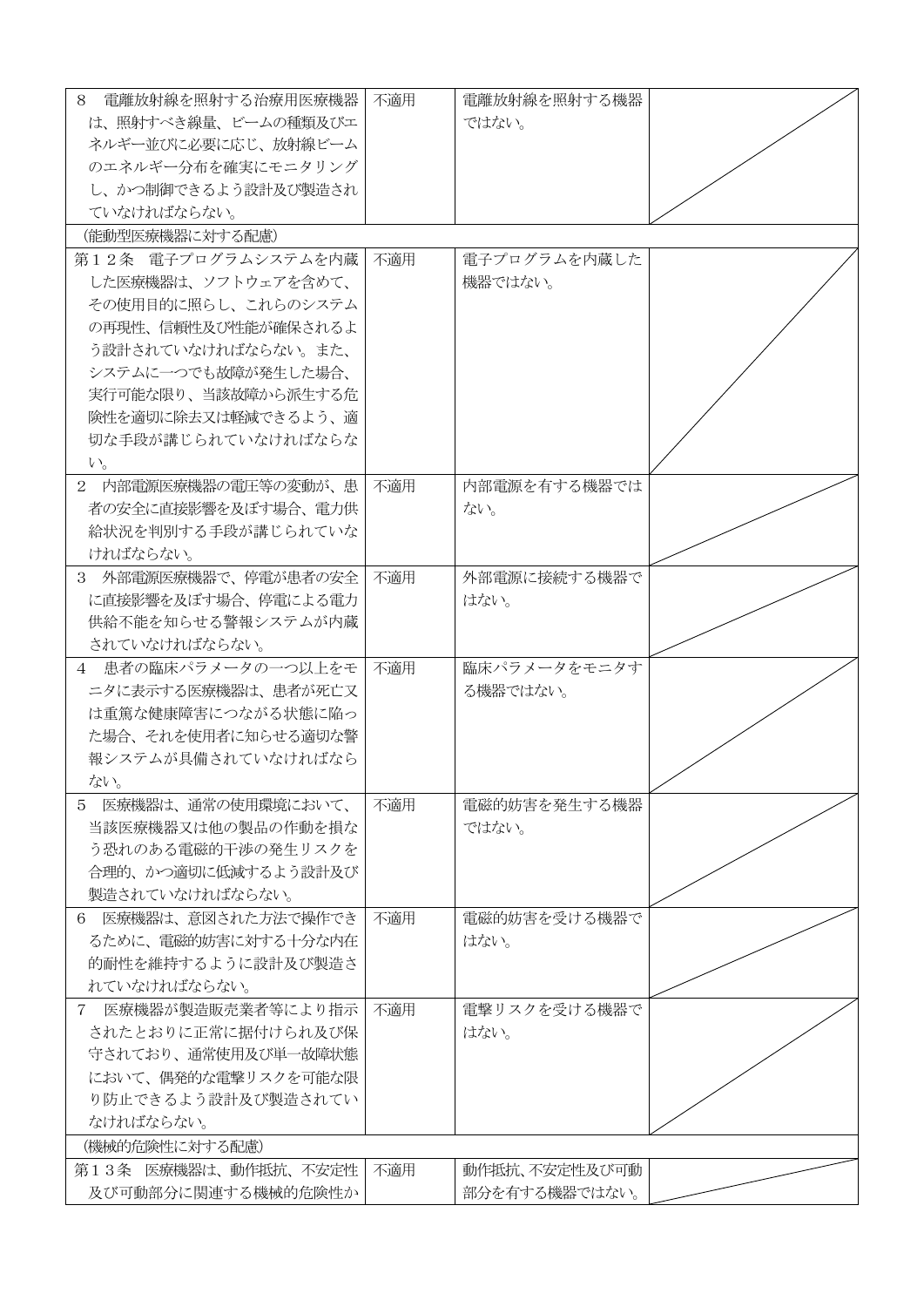| ら、患者及び使用者を防護するよう設計及                      |     |               |  |
|------------------------------------------|-----|---------------|--|
| び製造されていなければならない。<br>2 医療機器は、振動発生が仕様上の性能の | 不適用 | 振動を発生する機器ではな  |  |
| 一つである場合を除き、特に発生源におけ                      |     | $V_{o}$       |  |
| る振動抑制のための技術進歩や既存の技                       |     |               |  |
| 術に照らして、医療機器自体から発生する                      |     |               |  |
| 振動に起因する危険性を実行可能な限り                       |     |               |  |
| 最も低い水準に低減するよう設計及び製                       |     |               |  |
| 造されていなければならない。                           |     |               |  |
| 3 医療機器は、雑音発生が仕様上の性能の                     |     | 音を発生する機器ではない。 |  |
| 一つである場合を除き、特に発生源におけ                      | 不適用 |               |  |
| る雑音抑制のための技術進歩や既存の技                       |     |               |  |
| 術に照らして、医療機器自体から発生する                      |     |               |  |
| 雑音に起因する危険性を、可能な限り最も                      |     |               |  |
| 低水準に抑えるよう設計及び製造されて                       |     |               |  |
| いなければならない。                               |     |               |  |
| 4 使用者が操作しなければならない雷気、                     | 不適用 | 使用者が電気、ガス又は水圧 |  |
| ガス又は水圧式若しくは空圧式のエネル                       |     | 式(油圧式)若しくは空圧式 |  |
| ギー源に接続する端末及び接続部は、可能                      |     | のエネルギー源に接続する  |  |
| 性のあるすべての危険性が最小限に抑え                       |     | 機器ではない。       |  |
| られるよう、設計及び製造されていなけれ                      |     |               |  |
| ばならない。                                   |     |               |  |
| 医療機器のうち容易に触れることので   不適用<br>$5 -$         |     | 熱を発生する機器ではない。 |  |
| きる部分(意図的に加熱又は一定温度を維                      |     |               |  |
| 持する部分を除く。)及びその周辺部は、                      |     |               |  |
| 通常の使用において、潜在的に危険な温度                      |     |               |  |
| に達することのないようにしなければな                       |     |               |  |
| らない。                                     |     |               |  |
| (エネルギーを供給する医療機器に対する配慮)                   |     |               |  |
| 第14条 患者にエネルギー又は物質を供                      | 不適用 | エネルギー又は物質を患者  |  |
| 給する医療機器は、患者及び使用者の安全                      |     | に供給する機器ではない。  |  |
| を保証するため、供給量の設定及び維持が                      |     |               |  |
| できるよう設計及び製造されていなけれ                       |     |               |  |
| ばならない。                                   |     |               |  |
| 2 医療機器には、危険が及ぶ恐れのある不                     | 不適用 | エネルギー又は物質を患者  |  |
| 適正なエネルギー又は物質の供給を防止                       |     | に供給する機器ではない。  |  |
| 又は警告する手段が具備され、エネルギー                      |     |               |  |
| 源又は物質の供給源からの危険量のエネ                       |     |               |  |
| ルギーや物質の偶発的な放出を可能な限                       |     |               |  |
| り防止する適切な手段が講じられていな                       |     |               |  |
| ければならない。                                 |     |               |  |
| 3 医療機器には、制御器及び表示器の機能                     | 不適用 | エネルギー又は物質を患者  |  |
| が明確に記されていなければならない。操                      |     |               |  |
|                                          |     | に供給する機器ではない。  |  |
| 作に必要な指示を医療機器に表示する場                       |     |               |  |
| 合、或いは操作又は調整用のパラメータを                      |     |               |  |
| 視覚的に示す場合、これらの情報は、使用                      |     |               |  |
| 者(医療機器の使用にあたって患者の安全                      |     |               |  |
| 及び健康等に影響を及ぼす場合に限り、患                      |     |               |  |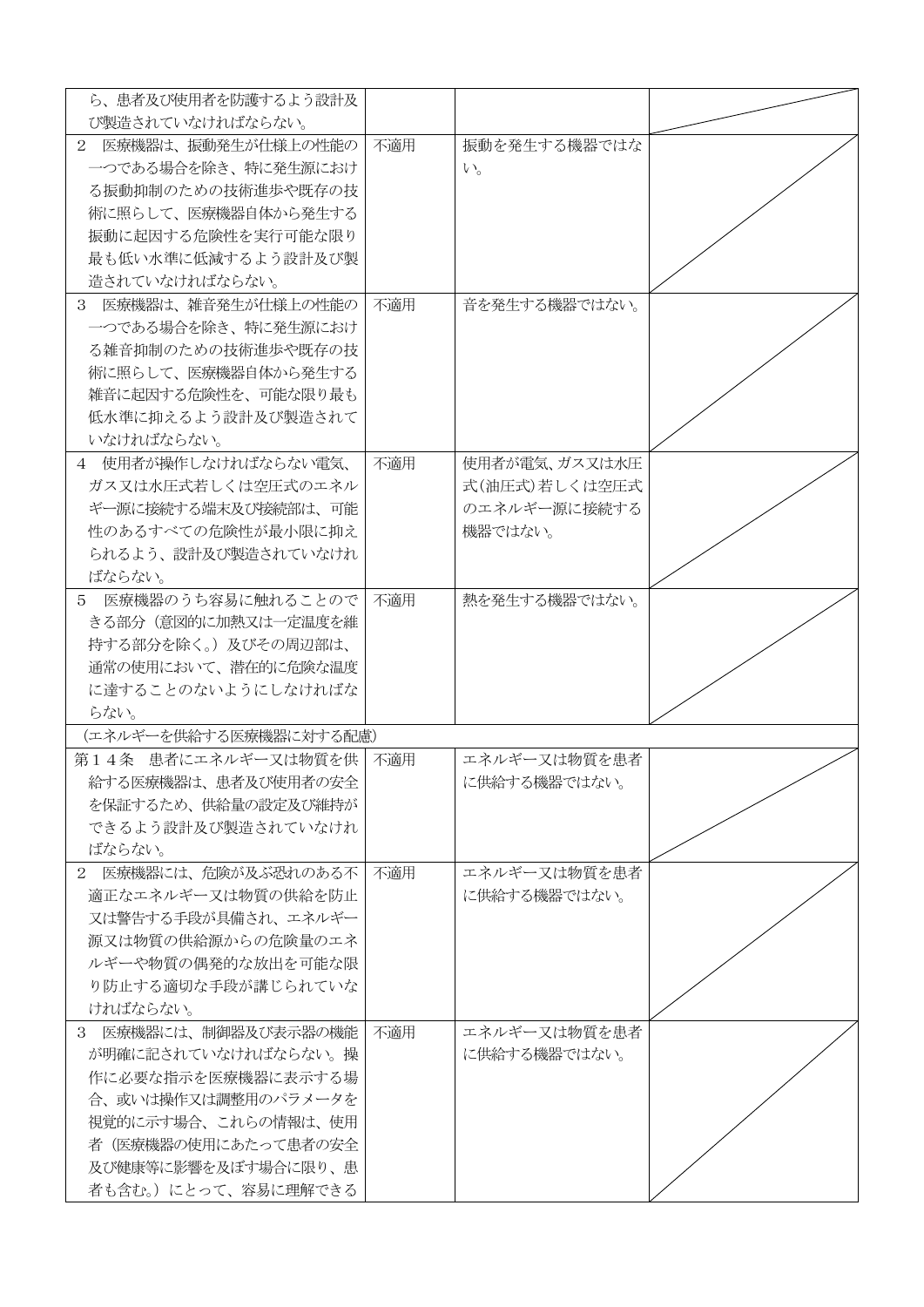| ものでなければならない。         |     |               |                                      |
|----------------------|-----|---------------|--------------------------------------|
| (自己検査医療機器等に対する配慮)    |     |               |                                      |
| 第15条 自己検査医療機器又は自己投薬  | 不適用 | 自己検査機器又は自己投薬  |                                      |
| 医療機器 (以下「自己検査医療機器等」と |     | 機器ではない。       |                                      |
| いう。)は、それぞれの使用者が利用可能  |     |               |                                      |
| な技能及び手段並びに通常生じ得る使用   |     |               |                                      |
| 者の技術及び環境の変化の影響に配慮し、  |     |               |                                      |
| 用途に沿って適正に操作できるように設   |     |               |                                      |
| 計及び製造されていなければならない。   |     |               |                                      |
| 2 自己検査医療機器等は、当該医療機器の | 不適用 | 自己検査機器又は自己投薬  |                                      |
| 取扱い中、検体の取扱い中(検体を取り扱  |     | 機器ではない。       |                                      |
| う場合に限る。)及び検査結果の解釈にお  |     |               |                                      |
| ける誤使用の危険性を可能な限り低減す   |     |               |                                      |
| るように設計及び製造されていなければ   |     |               |                                      |
| ならない。                |     |               |                                      |
| 3 自己検査医療機器等には、合理的に可能 | 不適用 | 自己検査機器又は自己投薬  |                                      |
| な場合、製造販売業者等が意図したように  |     | 機器ではない。       |                                      |
| 機能することを、使用に当たって使用者が  |     |               |                                      |
| 検証できる手順を含めておかなければな   |     |               |                                      |
| らない。                 |     |               |                                      |
| (製造業者·製造販売業者が提供する情報) |     |               |                                      |
| 使用者には、使用者の訓練及び知識の程度を | 適用  | 認知された基準に適合する  | 医療機器の添付文章の記載要                        |
| 考慮し、製造業者・製造販売業者名、安全な |     | ことを示す。        | 領について (薬食発第0310003                   |
| 使用法及び医療機器又は体外診断薬の意図  |     |               | 号:平成17年3月10日)                        |
| した性能を確認するために必要な情報が提  |     |               |                                      |
| 供されなければならない。この情報は、容易 |     | 認知されたガイドラインの  | 体内固定用ケーブル技術評価                        |
| に理解できるものでなければならない。   |     | 該当する項目に適合するこ  | ガイドライン                               |
|                      |     | とを示す。         | 6. 提供情報の要求事項                         |
|                      |     |               | 認知された規格に従ってリ   JIS T 14971: 「医療機器―リス |
|                      |     | スク管理が計画・実施されて | クマネジメントの医療機器へ                        |
|                      |     | いることを示す。      | の適用」                                 |
| (性能評価)               |     |               |                                      |
| 第16条 医療機器の性能評価を行うため  | 適用  | 認知された基準に従ってデ  | 医療機器の製造販売承認申請                        |
| に収集されるすべてのデータは、薬事法   |     | ータが収集されたことを示  | について 第2の1(薬食発第                       |
| (昭和三十五年法律第百四十五号) その他 |     | す。            | 0216002 号:平成 17年2月16                 |
| 関係法令の定めるところに従って収集さ   |     |               | $\vert$                              |
| れなければならない。           |     |               |                                      |
| 2 臨床試験は、医療機器の臨床試験の実施 | 不適用 | 臨床試験を必要とする機器  |                                      |
| の基準に関する省令(平成十七年厚生労働  |     | ではない。         |                                      |
| 省令第三十六号)に従って実行されなけれ  |     |               |                                      |
| ばならない。               |     |               |                                      |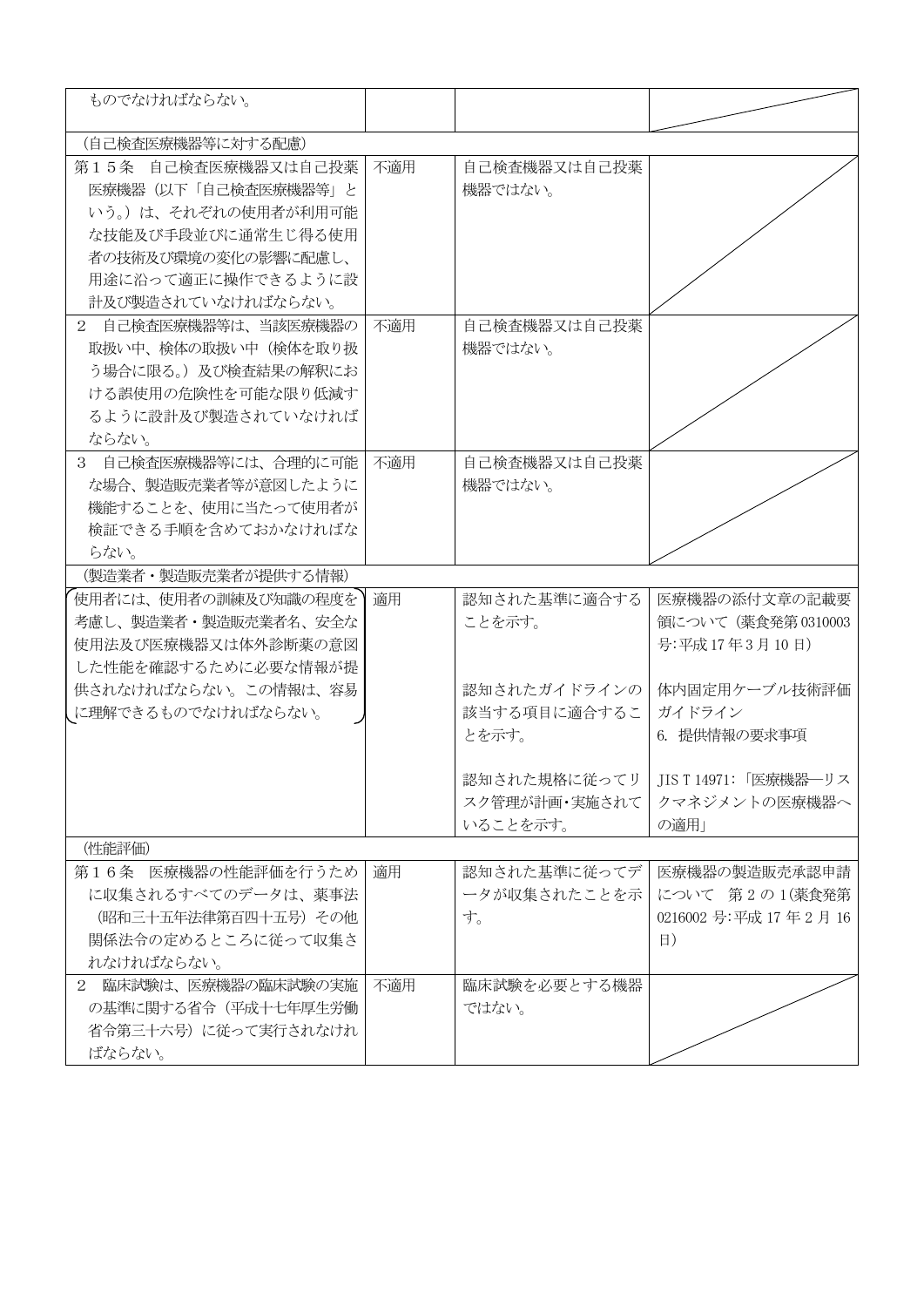### 体内固定用ケーブル審査ガイドラインに関する Q&A

Q1 体内固定用ケーブル審査ガイドライン(以下「審査ガイドライン」という。)について 審査ガイドラインに従った機器評価についての基本的な考え方を教えて欲しい。

A1 審査ガイドラインは、原則的に承認基準なし臨床なしの区分に相当する体内固定用ケーブル の承認審査及び承認申請に必要な機械的安全性評価の基本的な考え方を示している。

審査ガイドラインの別紙1に示す技術評価ガイドラインに従った機器評価の対象は、体内固定 用ケーブルの使用状況に合わせた構成品を単位としている。

審査ガイドラインの適用範囲は、原則として機械的安全性について既承認品との同等性を示す 方法として技術評価ガイドラインの 4 項によって同じ試験により同等の安全性を評価できるもの である。

構造・原理、原材料、品目仕様、使用方法・製造方法のいずれかに新規性を有する場合、技術 評価ガイドライン 4 項の試験が適用できない場合又は技術ガイドライン 4 項の試験では臨床現場 での使用実態を反映できないと考えられる場合は、別途試験データ等を付加する事が必要となる。

Q2 比較データについて 品目仕様で比較する類似医療機器のデータは外国で実施されたデータでも良いか。

A2 申請機器の安全性の比較は、科学的根拠をもって説明することが必要である。

既に外国で製造販売されている医療機器を申請する場合は、比較対象とする類似医療機器が国 内で未承認であっても外国で実施された類似医療機器の機械強度データ等を使用することが可 能である。その場合は、利用する外国データと本邦既承認品について同等性を示し、申請機器の 評価に対して外国データを用いる妥当性を示すこと。

また、旧法において承認を受け製造(輸入)された医療機器であって、品目仕様を担保するた めの資料添付がないものについても、比較対象とすることができる。その場合は、当該医療機器 の承認申請に用いた資料を提出するものとする。

| Q3 試験の検体数について |                                     |
|---------------|-------------------------------------|
|               | 製品の評価に関して、実施する試験の検体数はどのように設定すればよいか。 |

A3 評価に用いる検体は、サイズ、原材料特性を考慮してワーストケースとなるものを選定し、 承認申請資料で選定理由を説明すること。検体数は、試験結果の再現性等を考慮した上で設定し、 設定理由を承認申請資料で説明すること。